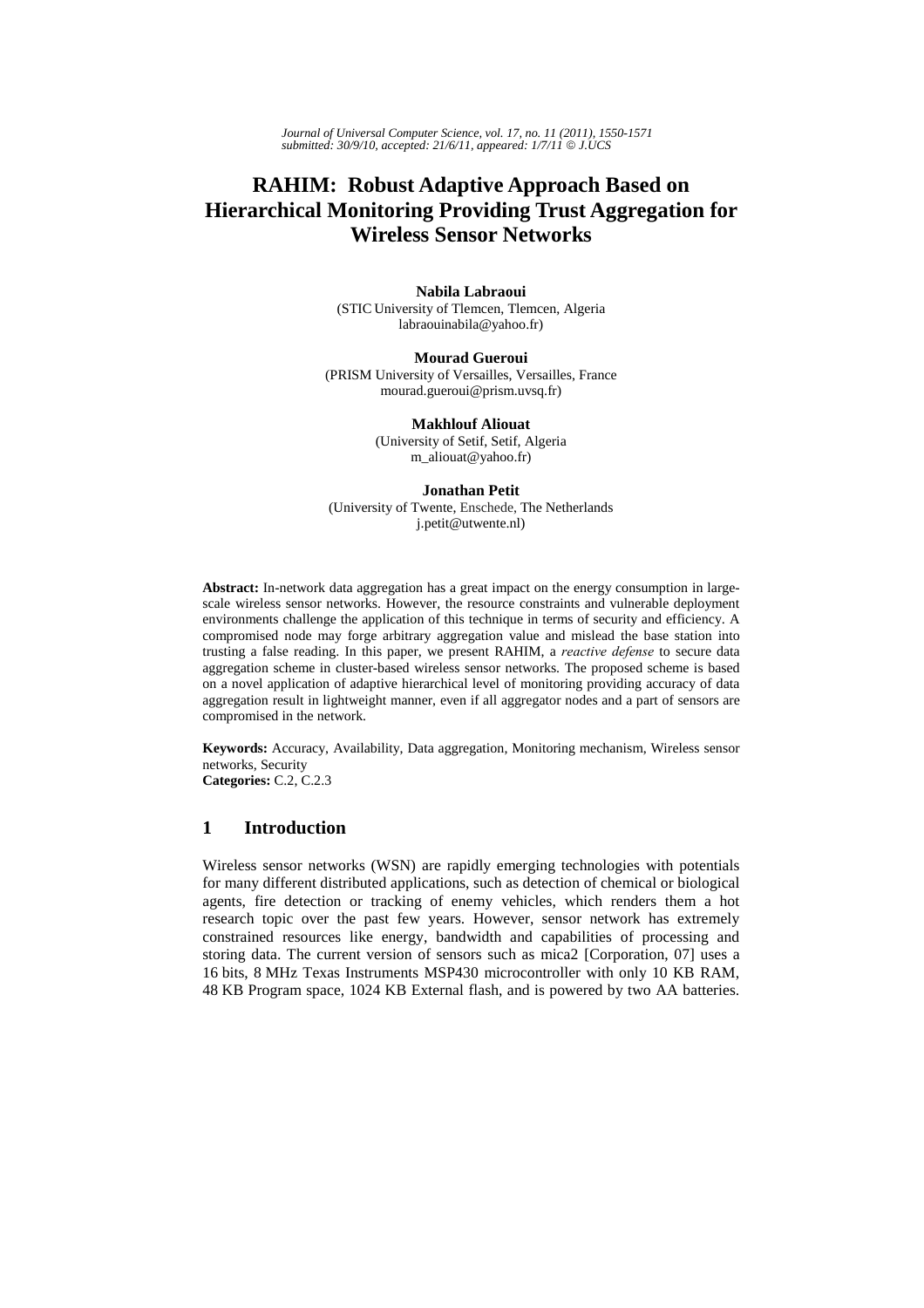Therefore, the key challenge in sensor networks is to maximize the lifetime of sensor nodes due to the fact that it is not easy to replace the batteries of thousands of sensor nodes quickly. Data aggregation technique can greatly help to conserve the scarce energy resources by eliminating data redundancy and minimizing the number of data transmission [Labraoui, 11]. However, the resource constraints and vulnerable deployment environments challenge the application of this technique in terms of security and efficiency.

Sensor networks are typically deployed in unsecured areas which make them vulnerable against physical node capture attacks in which intruders take control of one or more sensor nodes to subvert network's performance [Akyildiz, 02]. Capture of one sensor node reveals all the security and network information to the adversary. Then, the adversary can easily launch internal attacks with data alteration, message negligence, selective forwarding, jamming, etc [Maarouf, 09], [Ning, 05]. Considering the data aggregation scenario, the compromised nodes can successfully authenticate forged reports to their neighbors, which have no way to distinguish bogus data from legitimate ones [Perrig, 04]. It can also alter the aggregation result in order to fabricate a false event report to mislead the decision makers, or keep injecting bogus data to cause network outage. In critical applications, using incorrect or maliciously corrupted data can have disastrous consequences.

In our work, we focus on data integrity, which prevents the compromised source nodes or aggregator nodes from significantly altering the final aggregation value. However, the main drawbacks of existing solutions that focus on integrity of data aggregation are the *expensive cost* and *the total data rejection*. The expensive cost problem is due to the generation of some heavy communication, computation overhead, or to the requirement of expensive interactive verification between the base station (*BS*) and sensors. The second important problem is total data rejection. The violation of data integrity anywhere in the network obligates the *BS* to reject the received aggregation result leading to the cancellation of all steps in the aggregation process. Thus, an important amount of correct data is lost resulting in wasting precious network resource.

In this paper, we present a new framework called RAHIM (Robust Adaptive approach based on HIerarchical Monitoring) for solving the above problems and improving reliability and high availability of cluster-based WSN. The cornerstone of our proposal is the management of a new type of monitoring mechanism called hierarchical monitoring. This new type of monitoring, allows verifying the integrity and the accuracy of aggregation results in two levels only if necessary, i.e. only when cheating is detected. This allows the *BS* to receive the correct result even in presence of compromised nodes. Contrary to previous solutions, which have a unique management rule, our proposal has several management rules and adapts its reaction in function of attack scenario. The accuracy of aggregation and energy efficiency are the main design goal of our scheme.

To assess the practicality of the proposed framework, we present very encouraging results, which clearly demonstrate appreciable energy conservation and small overhead stemming from both monitoring and aggregation operations.

The rest of the paper is organized as follows: we begin in section 2 with related work. Network assumptions and threat model are presented in section 3. In section 4, the design goals of RAHIM are presented and in section 5, we describe our secure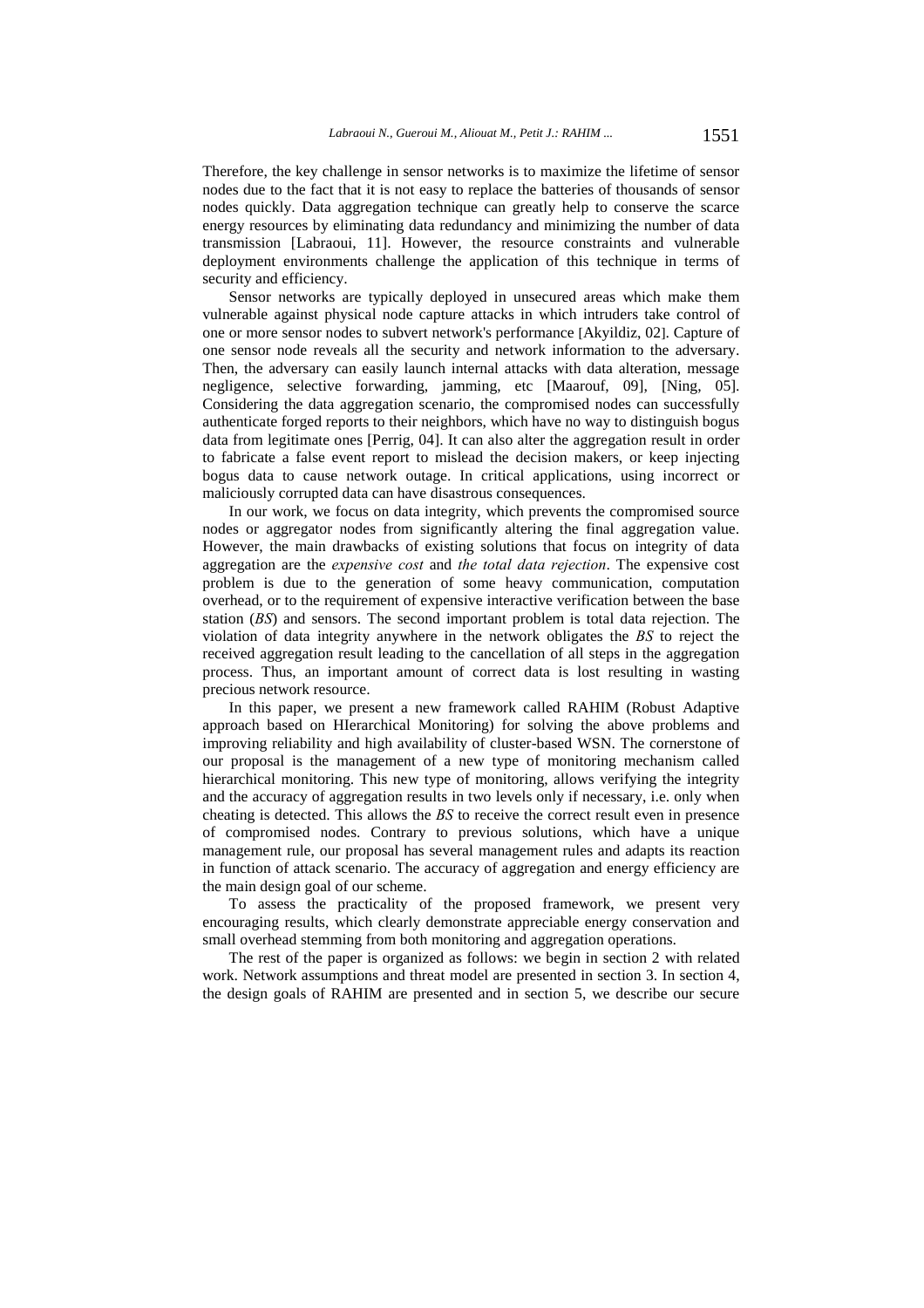aggregation scheme. Section 6 provides a security analysis and section 7 provides a performance evaluation. We conclude our work in section 8.

# **2 Related work**

Wireless sensor networks are operated in an open, publicly accessible, and untrusted environment. Therefore, integrity of data aggregation is a big concern. Several research initiatives exist in literature to address the security concerns in data aggregation, however reducing the security overheads and aggregation cost remains an open issue.

Hu and Evans [Hu, 03] proposed the first work that addresses the security problem in aggregation protocol (*SDA*) for WSNs that is resilient to both intruder devices and single device key compromises. They present a secure aggregation protocol to detect misbehaving sensor nodes by exploiting two main ideas: *delayed aggregation* and *delayed authentication*. Instead of performing aggregation at parent nodes, it is delayed one level above. This increases bandwidth but allows detecting single corrupted nodes. However, the protocol may be vulnerable if a parent and a child node in the hierarchy are compromised.

Przydatek et al. [Przydatek, 03] proposed *SIA* protocol. *SIA* addresses data integrity by constructing efficient random sampling mechanisms and interactive proofs to verify that the answer given by the aggregator (or cluster-head) is a good approximation of the true value. *SIA* is the first work on secure data aggregation in sensor networks that can handle malicious aggregators and sensor nodes. The drawback of this protocol is that the statistical security property is achieved under the assumption of a single-aggregator model, where sensor nodes send their data to a single-aggregator node. In this way, the interactive verification (or authentication) procedure results in additional bandwidth consumption.

Du et al. [Du, 03] proposed a witness-based data aggregation scheme (*WDA*) for WSNs to assure the validation of the data sent from aggregator nodes to the base station. In order to prove the validity of the aggregation result, the aggregator node has to provide proofs from several witnesses. A witness node gets the same input as the aggregator node and performs data aggregation, however, without forwarding the result. Instead, the witness computes the message authentication code (MAC) of the result and then provides it to the aggregator node that must forward the proofs to the *BS*. However this scheme incurs a very high overhead transmission even when there is no attack.

Yang et al. [Yang, 06] propose *SDAP* scheme based on a commit and attest paradigm. In the commit phase, nodes are divided in groups and each group provides the sink with the group aggregate, while nodes commit to their measurements. The sink uses the maximum normalized residual test to decide which groups provided suspicious results. During the attest phase, subsets of those nodes are required to provide their measurements. Because of the outlier detection technique, the protocol is suitable only to sensor networks where all groups sense similar values. Moreover, the commit and attest paradigm requires multiple messages to detect the presence of an attacker. Similar to *SIA*, the overhead for grouping, commitment and attestation can be large. In another interesting work [Cristofaro, 09], the authors propose Fuzzybased framework (*FAIR*) for resilient data aggregation in real-time responsive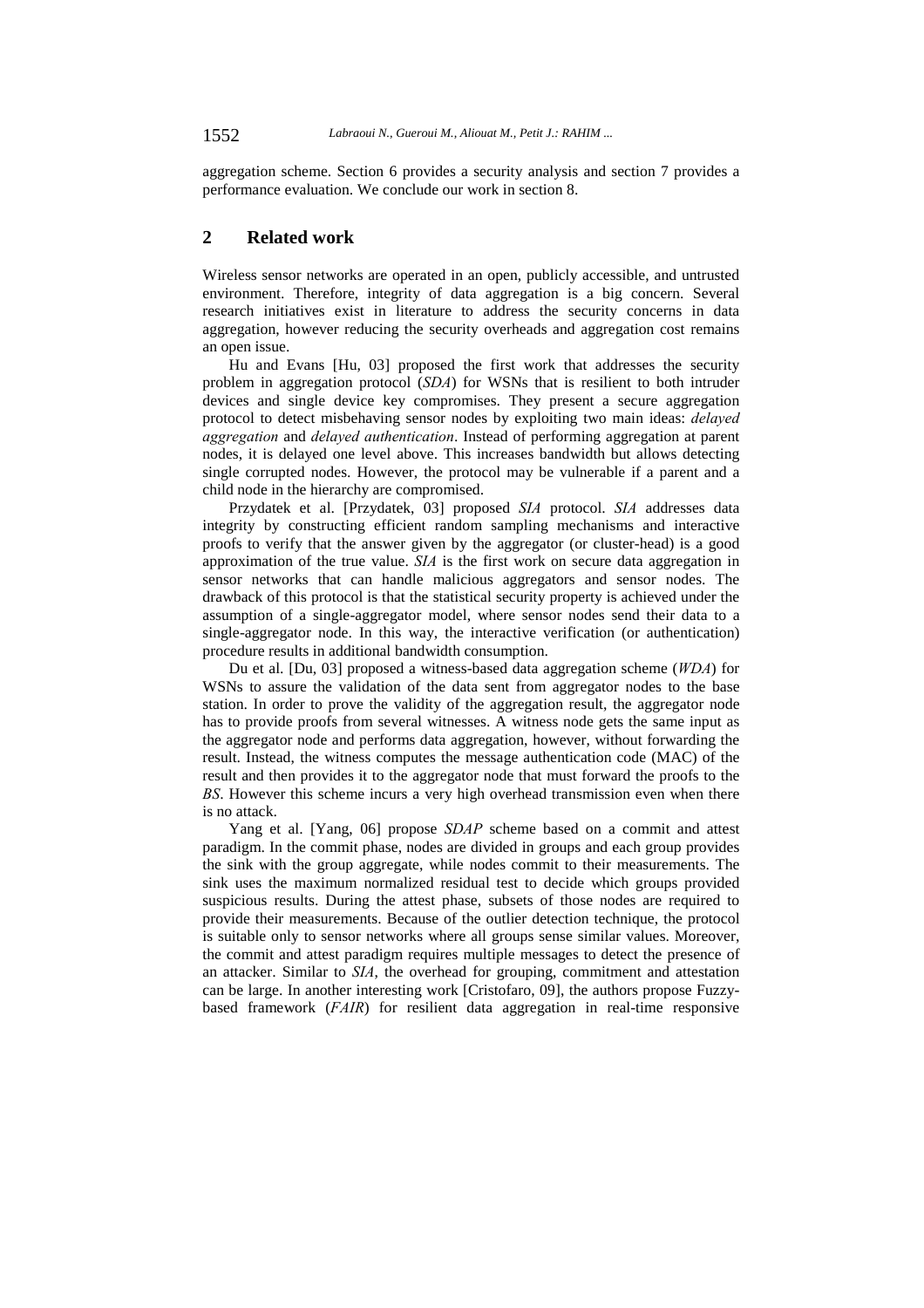wireless sensor networks supporting in-network processing. Like to Du's protocol [Du, 03], witness nodes have been often employed to confirm the result of aggregator nodes, in order to ensure the integrity of data during aggregation, and aggregate and forward the result themselves. However, witnesses not only confirm the aggregator's result, but also aggregate and forward the result themselves. Thus, the aggregator nodes on a higher level receive the full data and extract information even if the nodes disagree. Based on this data, the *BS* can apply fuzzy logic to decide about the correctness of the query result. This latter approach also addresses the possibility of malicious aggregator nodes manipulating data. However, this work induces overhead with the application of witness nodes.

Despite of the diversity and the proved efficiency of these solutions, they result in data rejection if data integrity is violated anywhere in the network. However, as long as such subversive activity exists, no aggregation result can be obtained. Thus, our work is motivated by investigating this crucial problem which is causing waste of precious network resources.

# **3 Network Assumptions and Threat Model**

We consider a cluster-based sensor network that consists of *n* stationary sensor nodes and stationary base station (*BS*). Each sensor node has a unique identifier  $Id_i$ ,  $1 \le i \le n$ . The network is divided into clusters, each of which has a

cluster-head (*CH*). According to Sun et al. [Sun, 06] cluster formation protocol, inside each cluster (clique), each node is in the communication range of the remaining nodes of the cluster. Consequently, nodes of the same cluster can directly communicate, using one-hop communication only. Hence, while one sensor node is sending a message to *CH*, the message can be heard and received simultaneously by all other sensor nodes in the cluster, like watchdog in [Maarouf, 09]. We suppose that all nodes can directly reach the *BS* as supposed in LEACH protocol [Handy, 02]. In addition, and in order to minimize the communication overhead on the network, only *CHs* communicate directly with the *BS*, the remaining nodes communicate only with the nodes of their corresponding cluster. Nodes use two levels of communication power, a minimum power  $P_{\text{min}}$  when communicating between them inside the same cluster, and a higher power P<sub>max</sub> when a *CH* communicating with the *BS*.

We assume that sensor nodes are similar to the current generation of sensor nodes, e.g., Mica2 motes, in their computational and communication capabilities and power resources, while the sink is a laptop class device supplied with long-lasting power.

We assume that there exists a reliable communication channel that sensor nodes can use to alert the *BS* of the presence of cheating, and its latency bound is known, i.e. we consider the availability of a method for sensor nodes to (reliably) communicate with *BS* without using the aggregator. This alarm channel is more expensive even than the link between the aggregator and the *BS*; however, since it is not used unless a cheating is detected, its high cost is not a factor under normal operation.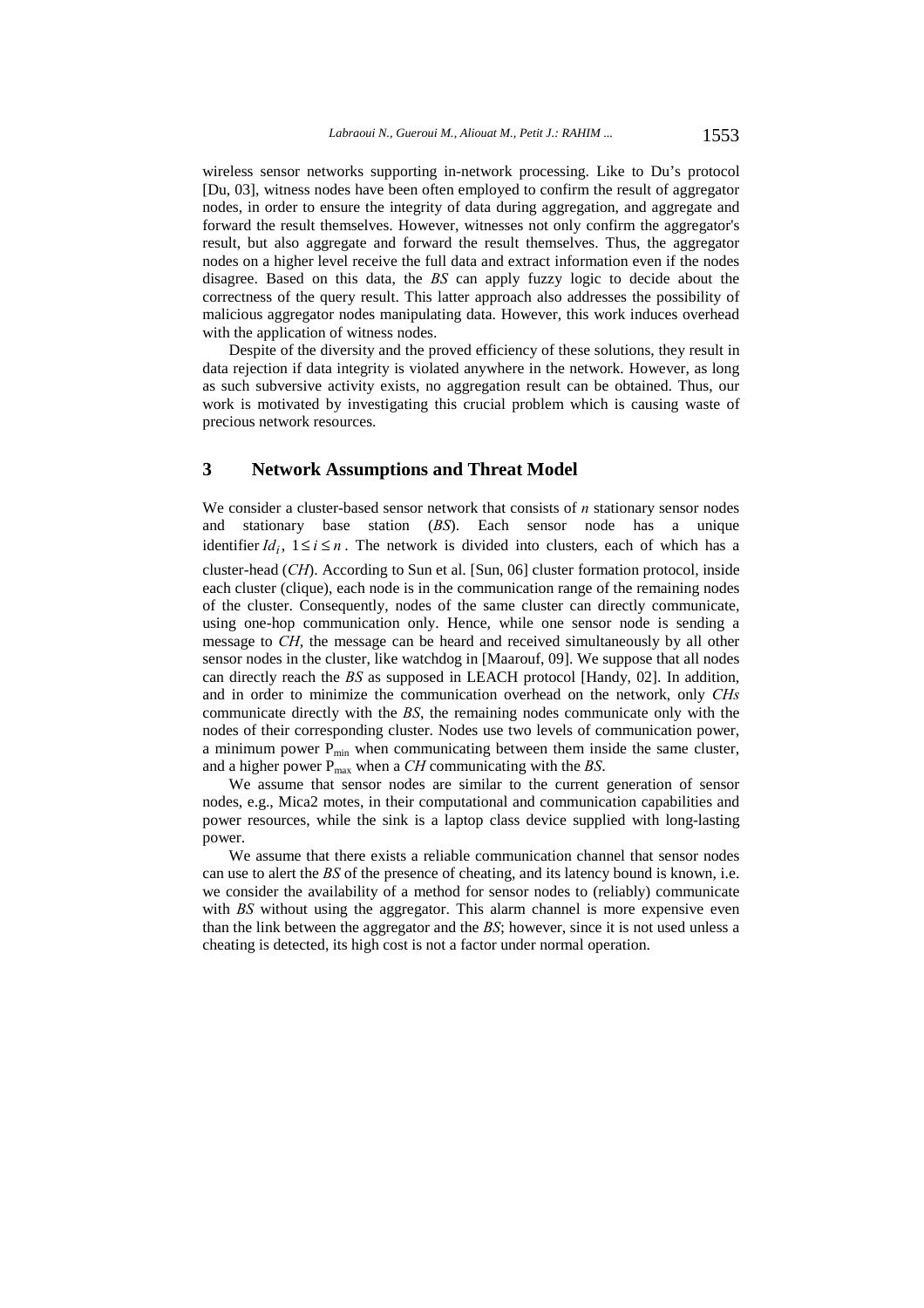

*Figure 1: Network model* 

We assume that the attacker has control over an arbitrary number of sensor nodes, including knowledge of all their secret keys. The sole goal of the attacker is to launch a stealthy attack [Pai, 10], i.e. to cause the *BS* to accept a false aggregate that is higher or lower than the true aggregate value. This attack can be done either by direct injection attack or by false aggregation attack. We assume that an attacker can compromise at most t out of n nodes within the cluster  $(t \le n/2)$ . We assume that *BS* is trusted and cannot be compromised.

*Table 1* summarizes the notation used in this work.

| <b>Notation</b>        | <b>Description</b>                                                                            |
|------------------------|-----------------------------------------------------------------------------------------------|
| BS                     | <b>Base Station</b>                                                                           |
| CН<br>PSUP LI          | Cluster-Head which acts as an aggregator<br>Principal Monitor in first level                  |
| PSUP L2                | Principal Monitor in second level                                                             |
| $MONT_i$               | Second Level Monitor i                                                                        |
| $Id_i$                 | Identifier of the sensor i                                                                    |
| $K_i^{BS}$             | Symmetric Key shared between sensor <i>i</i> and <i>BS</i>                                    |
| $MAC_K \frac{J}{i}(m)$ | Message Authentication Code of message m with the<br>key shared between <i>i</i> and <i>j</i> |
| $AGG_i$                | Aggregation result calculated by sensor i                                                     |
| $N_a$                  | A nonce disseminated by BS when starting query                                                |

*Table 1: Notation* 

# **4 Design Goals**

Under the aforementioned conditions, a security concept is required to reduce the overhead of the aggregation alteration due to node compromission. Therefore, the proposed scheme has been designed with the following goals: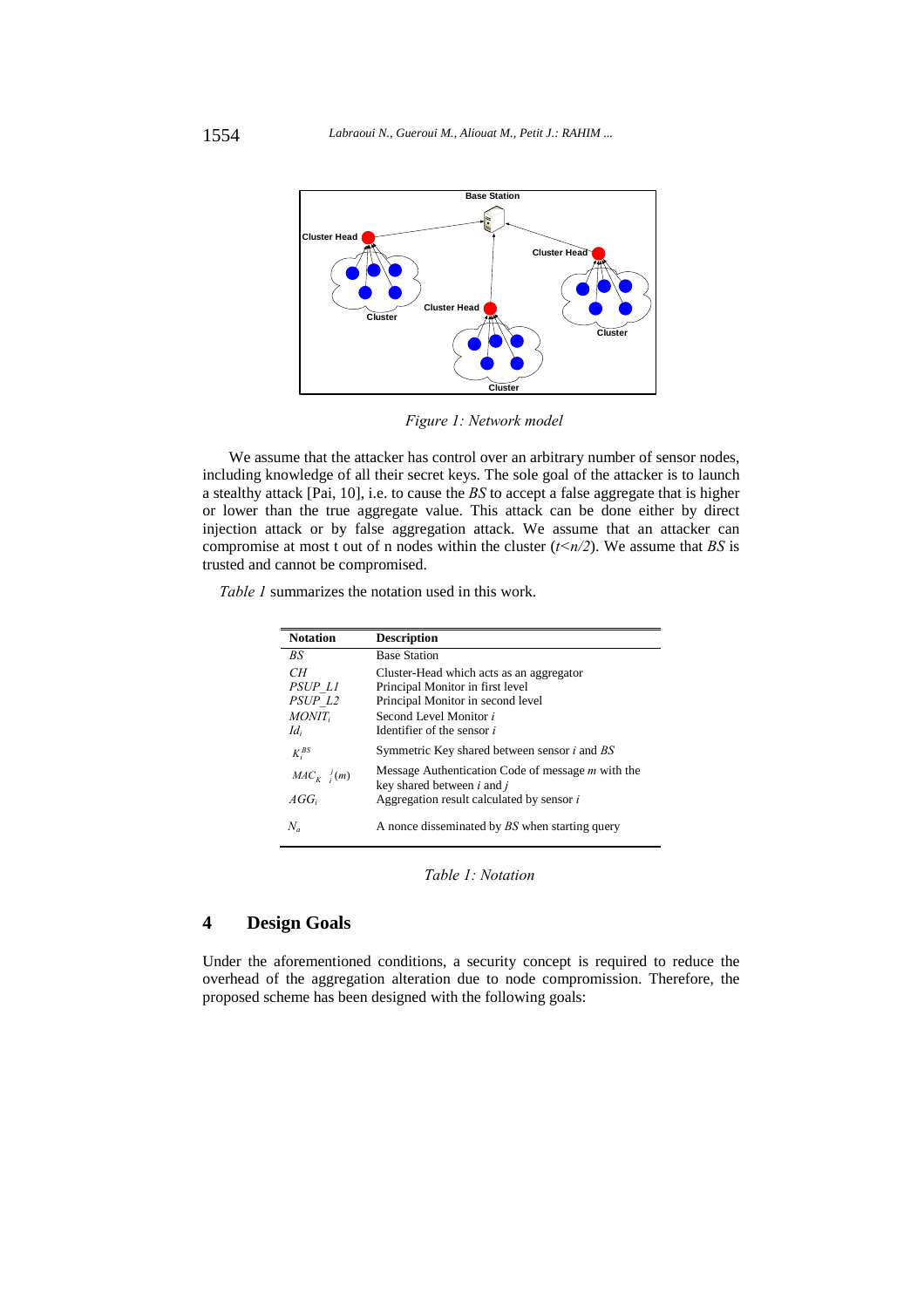*Accuracy:* the aggregate result will be resilient against compromised nodes and data manipulation. Hence the result accepted by the base station will never deviate too far from the true value.

*Availability*: as long as the attack persists, the *BS* can obtain correct aggregate value even when all aggregators and some of sensors are compromised in the cluster.

*Efficiency:* the scheme will ensure the security goals in a lightweight manner. It generates low communication overhead and low energy consumption.

# **5 The Proposed secured scheme: RAHIM**

In this section, we present our secure data aggregation scheme. We first give an overview of the protocol and then detail it.

#### **5.1 Overview of the proposed scheme**

The design of RAHIM is based on the principles of *independent aggregation* and *adaptive hierarchical level monitoring-based accuracy*. Our scheme is built on one core concept: no trust is supposed in any sensor. Therefore we design two hierarchical levels monitoring to ensure the integrity and the accuracy of the aggregate result. In the first level monitoring, we dedicate a sensor node to act as a principal supervisor (*PSUP\_L1*). This *PSUP\_L1* monitors the behavior of cluster-head (*CH*). Whereas in the second level monitoring, the rest of sensor nodes in the cluster act as peer monitors and monitor the behavior of both of *PSUP\_L1* and *CH*. For efficiency, we dedicate among these peer monitors, a principal supervisor (*PSUP\_L2*). This *PSUP\_L2* manages the monitoring task in the second level monitoring. Therefore, in normal situation, the *CH* performs an aggregation function in which the aggregate result is accepted by *BS* without any additional communication overhead.



*Figure 2: scheme architecture*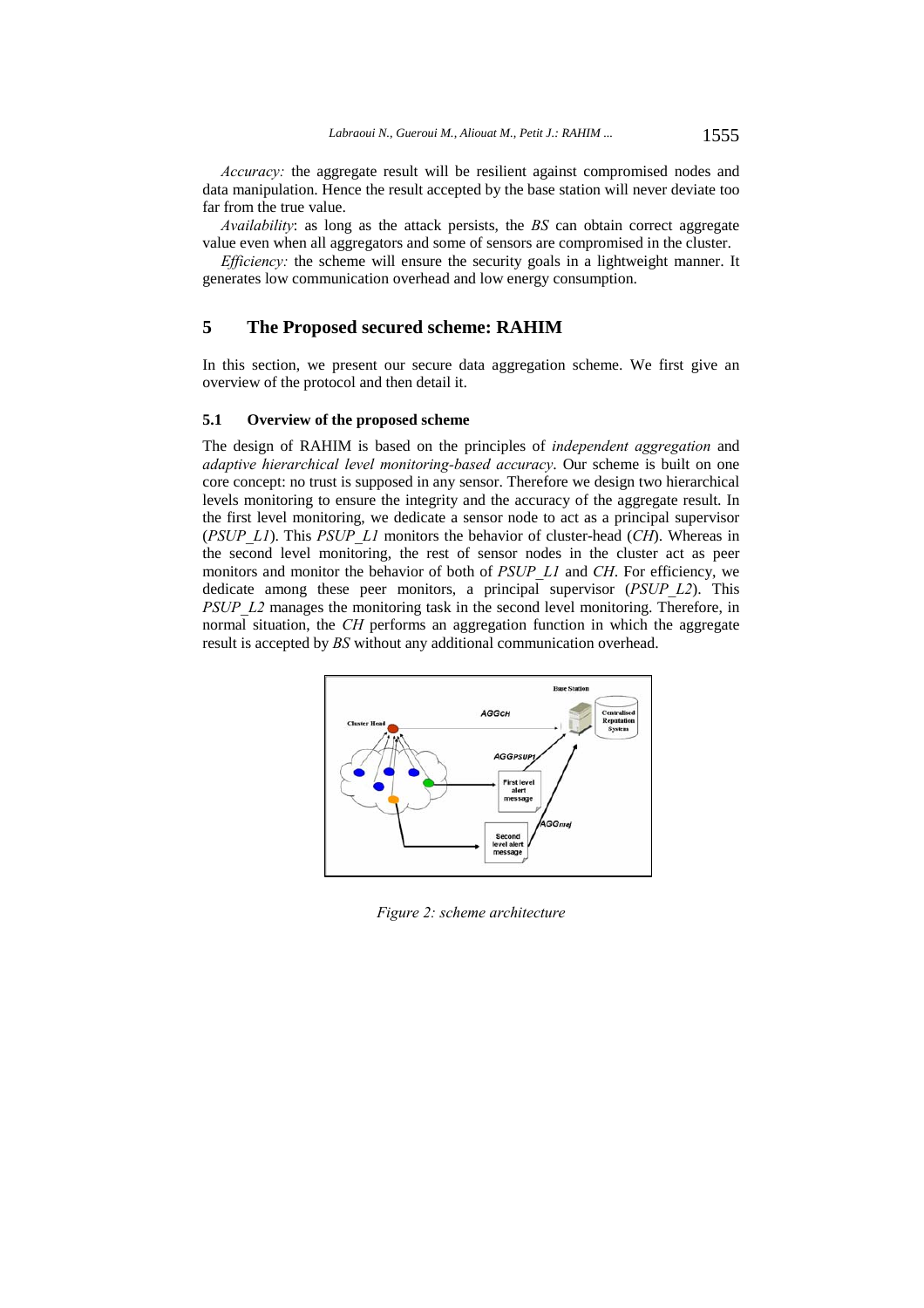#### **5.2 Scheme details**

The secure data aggregation scheme evolves in three regular steps and two special steps. When *CH* and *PSUP\_L1* are normal, the aggregation process terminates after the first three regular steps. However, if attack on *CH* and/or *PSUP\_L1* is detected, the protocol executes extra special steps 4 and/or 5, depending on attack scenario.

### **5.2.1 Regular steps**

*1- Initialisation:* This step includes boot setup and cluster formation. The boot setup occurs before nodes deployment, in which the *BS* assigns each sensor *i* a single identifier  $Id_i$ , and a unique symmetric encryption key  $K_i^{BS}$  which BS shares with the sensor *i.* In addition, we assume that a sensor can securely setup pair-wise keys with each of its neighbor nodes once deployed. The cluster formation occurs when nodes are deployed, in which sensors self-organize into disjoint cliques. Once clusters (cliques) are formed, nodes inside each cluster elect one of them as the cluster-head *(CH)* to act as aggregator. Each *CH* sends to *BS* the list of sensors in its own cluster. The aggregation process can be done as a response to a *BS's* query. The *BS* 

propagates a query message to the cluster-heads. In each query, the *BS* elects dynamically a principal supervisor for first level (*PSUP\_L1*) and a principal supervisor for second level (*PSUP\_L2*) in each cluster. It piggybacks these two identities in query message dissemination. However, the choice of *PSUP\_L1* and *PSUP\_L2* is not trivial. We assume that the *BS* has the ability of reasoning about sensor behavior, by maintaining a centralised reputation system. Thus the *PSUP\_L1*  and *PSUP L2* are elected among the sensors with high good reputation score. When *CH* receives query, it broadcasts it to all sensor nodes in its cluster.

*2- Data filtering and aggregation:* Our scheme exploits the broadcast nature of radio transmission to distribute the task of aggregation over all the nodes in the cluster, i.e. all nearby nodes of each aggregator, participate in aggregation function and gather the data through passive listening. In spite of the participation of all nodes to the aggregation function, only the *CH* sends its aggregate result to the *BS*. The other nodes act as supervisors to ensure the accuracy of aggregation result and react only when this accuracy is violated. We assume that the *CH* does not have data itself. Aggregation process is done in rounds, inside each cluster, as well as all aggregation protocols available in the literature (synchronization is required). The  $l<sup>th</sup>$  aggregation round on a cluster  $Cl_i$ , led by cluster-head  $CH_i$ , is done as follows:

$$
i \to^* : Id_{i} S_{i}
$$
 (1)

Each node  $i \in Cl_i$ , except  $CH_i$ , broadcasts its reading  $S_i$ . Note that an attacker can not impersonate a node *i.* Indeed, communications inside a cluster are single-hop only and the messages do not go through intermediate nodes where they could potentially be corrupted maliciously. As a consequence, we do not need to use *MAC* to guarantee message integrity. However, to handle non-malicious corruptions from the environment, we use a mechanism such as *CRC* (Cyclic Redundancy Check) [Ning, 05].

Each node  $x \in Cl_i$ , receives (and collects) all the broadcasted messages, sent by members of cluster.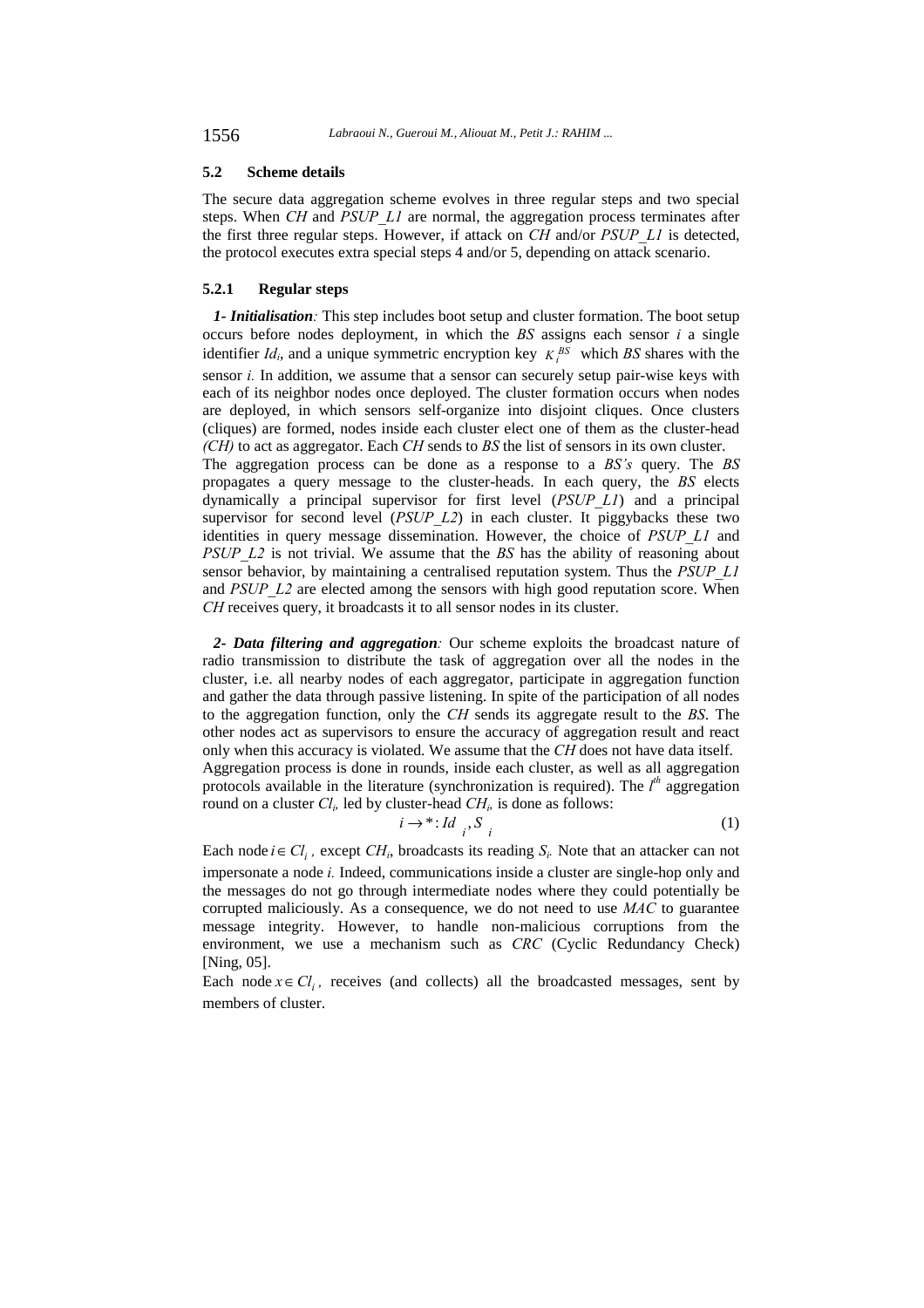Before achieving aggregation function, we add a prior step to data aggregation model, where after receiving readings from sensor nodes, each node (including the aggregator) performs locally an analysis of the input data before aggregation, and tries to identify potentially multiple "bogus" sensor readings and removing them from the computation of the aggregate function. This prior step is very important before performing aggregation. Indeed, if the adversary upsets sensor readings by directly manipulating the environment, it will surely pervert the aggregation results. To check the reliability of data, a robust statistical technique must be applied for identifying outliers. A good outlier detection algorithm should detect most of the faults and the number of false positives must be small. RAHIM uses the median which is statistically robust to outliers [Wagner, 04]. It is rule-based and hence does not require a comparison with the estimated standard deviations (which are affected by presence of outliers) of readings to decide whether a value is an outlier or not [Kumar, 09]. For each node in the cluster, the median of the readings of neighbor nodes is calculated. If reading of the node differs from the median by more than a threshold value, it is declared as an outlier. The algorithm is defined in Algorithm 1. It is assumed that the mean and standard deviation of the measurement error (calibration error) of the sensor used on board is provided by the manufacturer. The threshold is set as twice the maximum measurement error [Kumar, 09].

Algorithm 1: Data filtering and aggregation algorithm

*Input: S set of received readings from the sensors in the cluster Output: aggregation result*   $S_1 = \phi$ *MED* = *median* \_ *of* \_ *readings For each reading i of S do If abs*(*i* − *MED*) < *threshold then*   $S_1 = S_1 \cup \{ i \}$  *EndIf EndDo Compute aggregation function on subset S*<sup>1</sup>

After filtering the bogus readings and calculating the aggregation function locally in each sensor node, only the *CH* sends the result  $(AGG<sub>CH</sub>)$  to the *BS*.

> ,  $AGG_{_{CUI}}$  MAC<sub> $_{_{US}}$  MGG<sub>CU</sub>,  $N_a$ )</sub> :  $\frac{d}{d}_{CH}$ ,  $\frac{AGG}{CH}$   $\parallel$   $\frac{MAC}{K}$   $\frac{_{BS}}{_{C}}$   $\left(\frac{AGG}{CH}, \frac{N_{a}}{N_{a}}\right)$  $CH \rightarrow BS$ *BS CH*  $\rightarrow$ *BS*:<br>  $\stackrel{\frown}{ACG}$  | *MAC* (*AGG N*) (2)

If there exists outlying, the *CH* includes their *Id* in the message sent to the *BS.* The message can directly transmit from *CH* to *BS* as in LEACH protocol [Handy, 02].

**3- Aggregation validation**: Upon receiving the message sent by a *CH*, the *BS* computes the  $MAC$  of the received aggregate value  $AGG<sub>CH</sub>$  to check data integrity. If the *BS* does not receive an alarm within a given latency bound, it assumes that no sensor node has raised an alarm, and then concludes that the received  $AGG<sub>CH</sub>$  is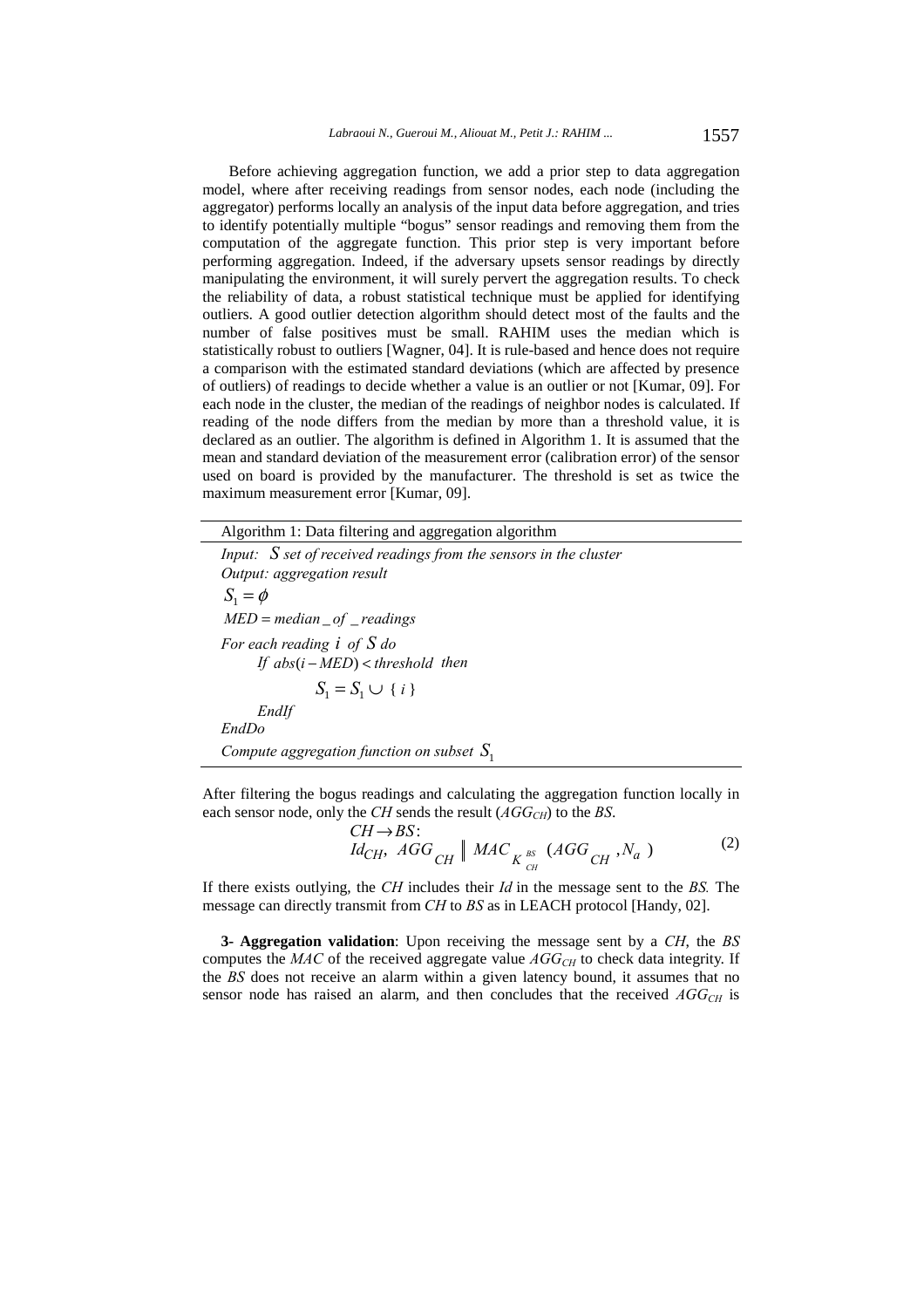correct, and no malicious activity has occurred, i.e. both of first-level monitor and secondary-level monitors agree on the  $AGG_{CH}$ . The latency bound should be set according to the deployed application on the WSN.

If *BS* receives a first-level alert massage from the *PSUP\_L1*, which contains an aggregation value  $AGG_{PSUPL1}$  (calculated by *PSUP L1*), and does not receive a second-level alert message, it concludes that the peer's monitors agree on the  $AGG_{PSUP\_LI}$ . It then accepts  $AGG_{PSUP\_LI}$  instead of  $AGG_{CH}$ . However, if *BS* receives a second-level alert message with the new aggregate value  $AGG_{maj}$ , it concludes that the peer monitors do not agree either on the  $AGG_{CH}$  reported by *CH* or on the  $AGG_{PSUPL1}$ reported by the *PSUP\_L1*.

Finally, the *BS* computes the total aggregation result over the partial aggregation results generated per each cluster,  $AGG = f(AGG_i | \forall i, Cl_i)$ .

#### **5.2.2 Special steps**

**4- First-level monitoring**: The Principal Supervisor (*PSUP\_L1*) monitors the aggregate result  $(AGG<sub>CH</sub>)$  sent by aggregator to the *BS*, in passive listening. It compares it with its own aggregate result  $AGG_{PSUP\;LI}$ . In the best case, when the *AGGCH* is correct, the *PSUP\_L1* does not send any first-level alert message. This means that the *PSUP\_L1* agrees on the aggregation result. However, if the *PSUP\_L1* does not agree on *AGG<sub>CH</sub>*, i.e. detects the cheating of aggregator, it raises an alert message which contains its own aggregate result  $AGG_{PSUPL1}$ .

$$
PSUP\_LI \rightarrow BS:
$$
  

$$
Id_{PSUP\_LI}AGG_{PSUP\_LI} \Big\| MAC_{K_{PSUP}}^{BS} (AGG_{PSUP\_LI}, N_a)
$$
 (3)

Like with *CH*, if there exists outlying, the *PSUP* L1 includes their *Id* in the message sent to the *BS.*

**5- Second-level monitoring**: As we assume no trust in both of *CH* and *PSUP\_L1*, an additional monitoring is performed by the rest of sensor nodes called *peer monitors*  $(MONIT<sub>i</sub>)$ . These  $MONIT<sub>i</sub>$  are responsible for monitoring the behavior of *CH* and *PSUP\_L1* when sending their aggregate result to the *BS*. Without any compromising on these two cornerstone types of sensor (*CH* and *PSUP\_L1*) no action is undertaken, and thus, no alert message is sent to the *BS*. However, if  $MONT_i$  detect the cheating of *PSUP\_L1* or both of *CH* and *PSUP\_L1*, they cooperate to generate and raise a second-level alert message to the *BS,* which contains the majority vote-based aggregate value  $AGG_{\text{maj}}$ . If we suppose that the number of  $MONT_i$  is *n*; it is not efficient to send *n* alert-messages to the *BS*. Contrary to previous protocols, we design a principal supervisor among these peer monitors called *PSUP\_L2*, which collects a complaint message from each *MONIT<sub>i</sub>* which does not agree on aggregate result, and performs a majority vote to generate an alert message.

$$
MONIT_i \to PSUP\_L2: IdMONIT_i, H(AGGMONITi) || MACBSKMONITi (AGGMONITi, Na)
$$
 (4)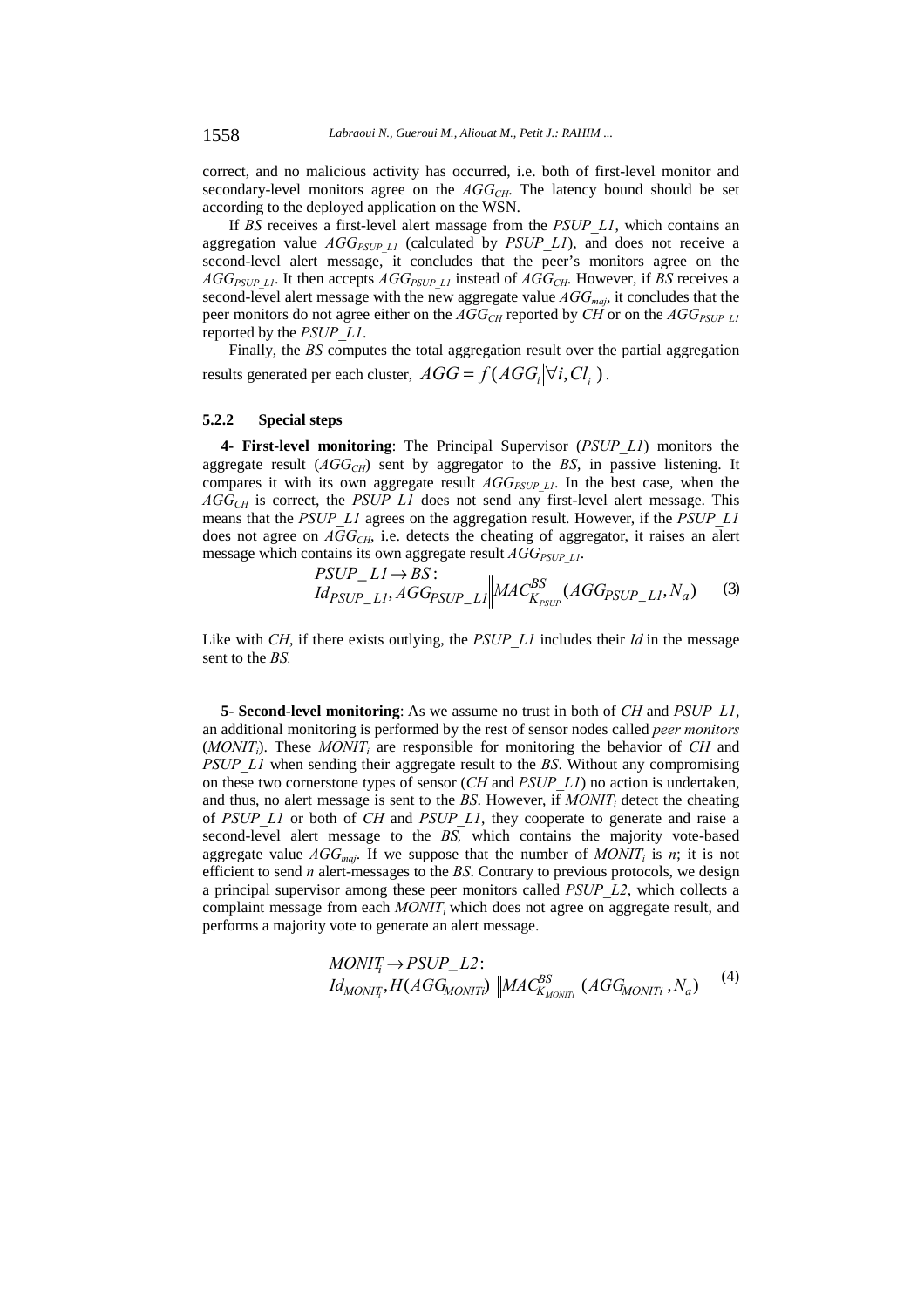**Improvement:** It is obvious that the second level monitoring is more expensive than the first level monitoring, because of the complaint messages transmission. However, since the aggregation result can be of any size, each  $MONT_i$  just sends  $H(AGG_i)$ (hash of  $AGG_i$ ) instead of  $AGG_i$ , in order to reduce the transmission overhead. Because all nodes of the cluster overhear the same sent message, all honest nodes must report the same aggregate value *AGGi*. As a consequence, they will report the same hash of the aggregation result  $H(AGG<sub>i</sub>)$ , assuming that they use the same hash function *H*. After collecting sufficient number of complaint message including  $AGG_i$ and their signature, the *PSUP\_L2* computes an XOR-ed MAC over the received MACs, and sends the followings second-level alert message to the *BS*:

$$
PSUP\_L2 \to BS:
$$
  

$$
Id_{PSUP\_L2}, AGG_{maj} \Big\| \oplus MAC_{K_{MONIT_i}}^{BS}(AGG_{MONIT_j}, N_a)
$$
 (5)

If a node x of a cluster fails to send its computed aggregate  $AGG<sub>i</sub>$ , the *PSUP* L2 includes  $Id_x$  in the second-level alert message sent to the BS, to notify that the computed XOR-ed MAC was not computed over the contribution of node *x*. In case of conflicting hash aggregation values (and thus, conflicting computed aggregation values), *PSUP L2* chooses the majority voted hash aggregation value (the hash aggregation result with the highest occurrence) to be the hash of the aggregation result of the cluster  $H(AGG_{\text{maj}})$ . In case  $H(AGG_{\text{PSUP L2}}) \neq H(AGG_{\text{maj}})$ , *PSUP L2* asks any sensor among the majority which reported  $H(AGG_i)$ , to send it back the aggregation result *AGGi*. In all cases, *PSUP\_L2* computes the XOR-ed MAC only over the MACs related to the majority voted hash aggregation result, and it reports the *Id* of each node whose computed aggregation value differs from the cluster aggregation result  $AGG<sub>mai</sub>$ .

As we mentioned in section 3, the number of compromised sensors is less than the well-behaving sensor. Thus, the *PSUP\_L2* ignores any message if it receives less than *n/2* alert messages. This means that a compromised node cannot send a complaint with an aim of compromising a correct result.

# **6 Security analysis**

The proposed security analysis of our protocol RAHIM focuses on:

- *Resilience against false data injection attack:* Can an attacker successfully alter the aggregate result by forging bogus data reading?

- *Resilience against False aggregation attack:* Can an attacker successfully mislead the *BS* to accept a false aggregation result by tampering with aggregation process?

*- Resilience against data rejection:* Can availability be well considered even when subversive activities persist?

- *Resilience to failure aggregator:* Can the protocol ensure the accuracy of aggregate result in the case of aggregator failure?

#### **6.1 Resilience against false data injection attack**

The *false data* injection attack occurs when an attacker modifies data reading reported by nodes under its direct control [Can, 06]. It is very difficult to detect such attack.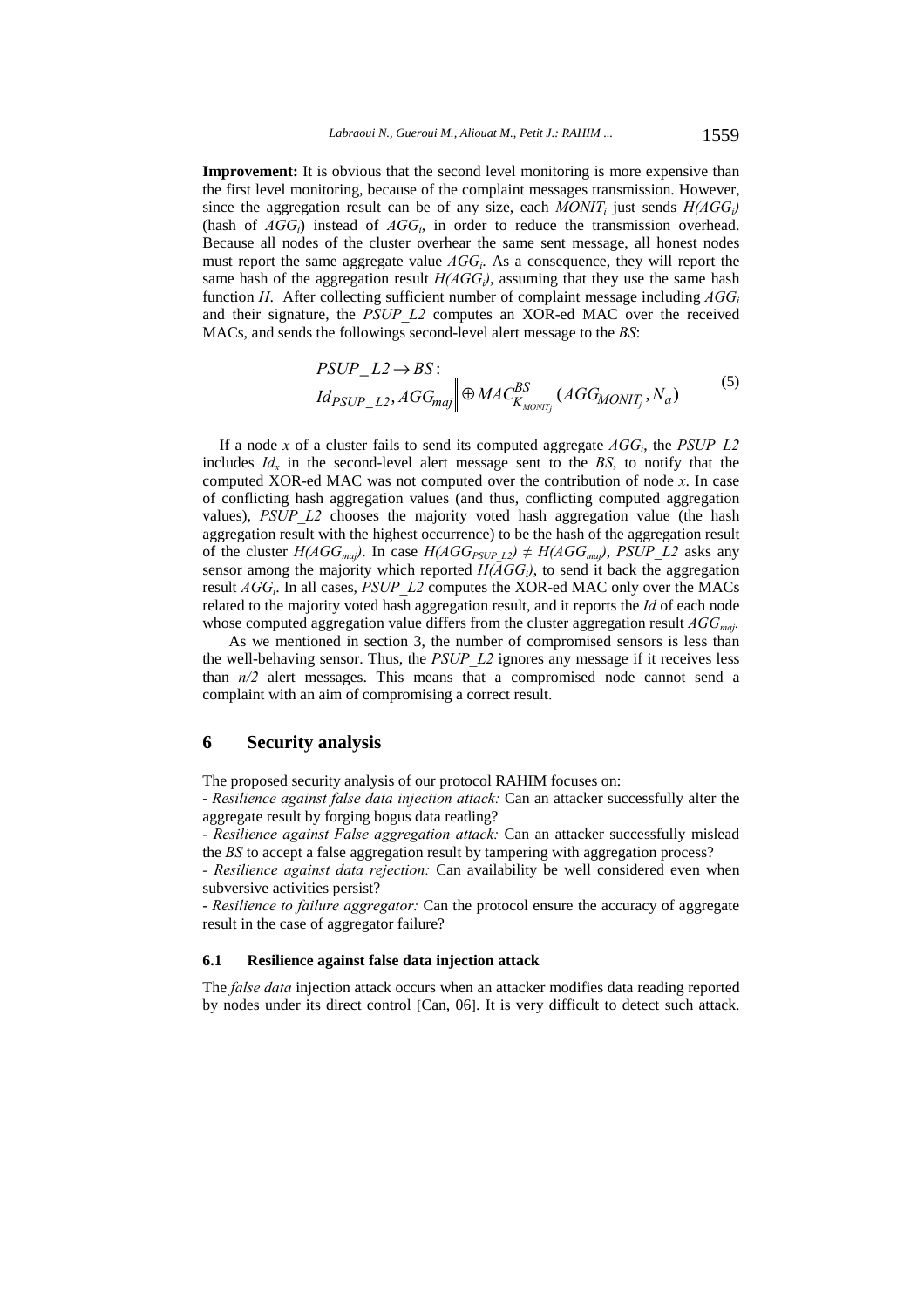However, the majority of the existing solutions to secure data aggregation assume that the sensor nodes are reporting data truthfully [Labraoui, 09] or accept only data reading that is bounded between minimum and maximum values, according to the application [Bagaa, 07]. However, this later technique reduces the impact of false data injection attack but makes it very difficult to differentiate between emergency events sent by good nodes and malicious events. Other protocols which rely on concept of trust are emerged recently. They are socially inspired and use the new paradigm of reputation inherited from human behavior to isolate the injection of bogus data [Maarouf, 09], [Kumar, 09], [Junbeom, 05]. Nevertheless these approaches are prone to bad mouthing attack in which a compromised node can falsely accuse wellbehaving nodes of malicious actions or falsely praise bad-behaving nodes. In addition, an extra transmission overhead is generated by the periodic exchange of reputation values between the nodes. In our protocol, we cope with the false data injection attack in a lightweight manner by adding a prior step to data aggregation model, in which data filtering algorithm is performed locally before computing aggregation function.

To prove the effectiveness of the data filtering algorithm based on the median, we have tested it in a simulation environment using Matlab.

Imagine the scenario of typical temperature-collection application: A group of sensors such as Micas have been deployed to collect temperature samples. Suppose each group of *n* nodes organized themselves into a cluster. They take temperature measurements every minute and send these measurements to the cluster-head. It is clear that sensor readings like temperatures can be highly correlated in a small geographical area. This correlation among sample elements is a naturally existing phenomenon.

The sample was generated by the *randn* function. The Peak Attacker was simulated by a function that replaces those sample elements to a common value, which correspond to the proportion determined by *k*. This replacement was done in the wide surroundings of the real expected value of the sample. To obtain the maximum distortion reachable by the Peak Attacker, we have made 50 simulation runs for different values of *k* (i.e., different proportion of compromised nodes). Figure 10 shows the error deviation of median calculations for typical temperature-collection application. The error deviation is very insignificant below of 50 percent of compromised nodes. But for higher *k* values, the results of the median calculation rapidly decline. In Figure 11, we remark that the aggregation value after filtering bogus data is very close to the real average of the original sample. In both Figures 10 and 11, the median has a breakdown point of 50. In conclusion, simulation results of false data injection attack show that the median calculation incurs only a small computation overhead and still produces precise estimates for 50 percent of compromised nodes. The median is then a robust statistical method in presence of several bogus data (outliers) and produces zero false positives below this threshold. Thus, our secure aggregation scheme is immune against false data injection attack.

#### **6.2 Resilience against false aggregation attack**

Because aggregator is a cornerstone in data aggregation process, and compromising it, lead to the attack success; it is very important to verify the correct behavior of aggregator nodes. For this reason we use a monitoring-based approach to ensure the accuracy of aggregation result. However, because no trust is supposed in any sensor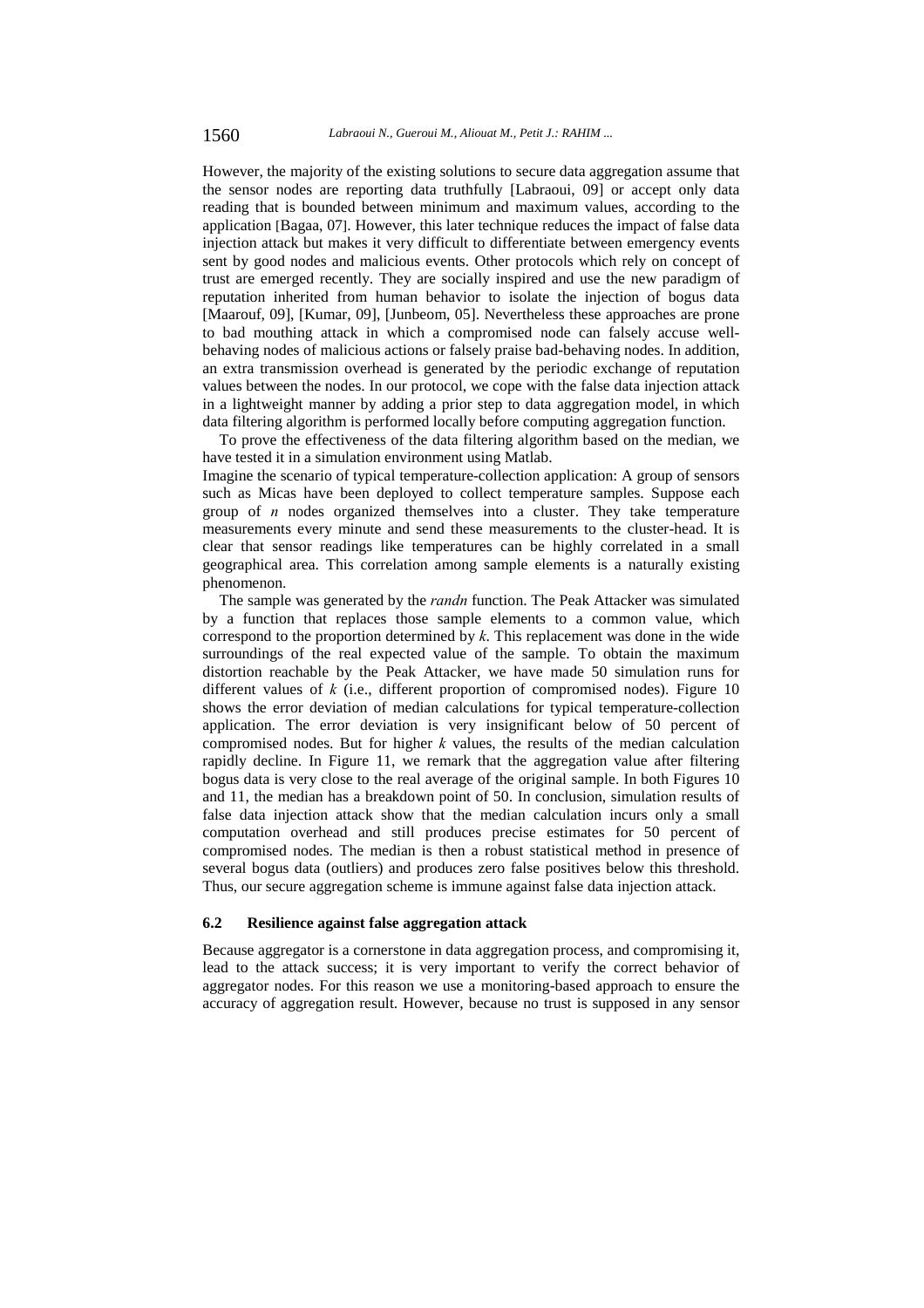in the cluster, several attack scenarios can occur. We explain them in the following section.

**- Compromised cluster-head attacks.** If the *CH* is compromised, it can forge arbitrary aggregation results and generate matched MAC of these false results. In our protocol, such attacks will be effectively defended, since we introduce a first-level monitoring. The *PSUP L1* raises alert against the cluster-head's false aggregate result, and provides the *BS* with its own aggregate result.

**- Selective attack on principal supervisor of first-level**. An obvious idea of the attacker is to compromise both the *CH* and the *PSUP\_L1* together. However, in our scheme, such attacks will also be defended because we introduce the second-level monitoring in which *PSUP L2* raises an alert on the basis of received complaint messages and provides correct result to *BS*.

**- Compromised principal supervisor of second-level**. If the *PSUP\_L2* is compromised, it tries to fabricate an alert message to mislead the *BS* to accept its own aggregate result instead of the real value. However, the *PSUP\_L2* can not forge the legal MAC to generate a majority vote, and thus it can not generate a valid alert message.

### **6.3 Resilience against data rejection**

Data rejection is an important problem of secure aggregation protocols. A protocol suffering from this kind of problem can not prevent a bogus data from infecting the global aggregation, leading in cancellation of all steps of aggregation process. Our scheme RAHIM overcomes the total rejection by stopping locally invalid data during the aggregation phase (by data filtering algorithm) and by relying on concept of monitoring. The role of theses monitors is to provide a valid aggregation value to the *BS*, avoiding the data rejection when data integrity does not hold. Thus our scheme ensures more availability than other proposals.

#### **6.4 Resilience to aggregator failure**

Because the task of data aggregation is distributed to all sensors in the cluster, and our network model is based on the use of cliques, it is more tolerant to aggregator nodes failures than other protocols like [Du, 03], [Hu, 03] and [Przydatek, 03]. Since all nodes of the cluster compute the aggregation result, if a *CH* failure happens during the aggregation process; our framework can be adapted to recover from the failure and continues the aggregation from the point of failure.

# **7 Performance evaluations**

The rationale to use RAHIM is to conserve energy by requiring no cryptographic operations and no overhead transmission when sensor nodes behave correctly. This rationale is legitimate only if RAHIM does not incur much larger energy cost of data transmission than other aggregation protocols, and if energy cost of monitoring with RAHIM in the long run is lower than the energy cost of cryptographic operations. In following section, we demonstrate that the two conditions are verified for RAHIM.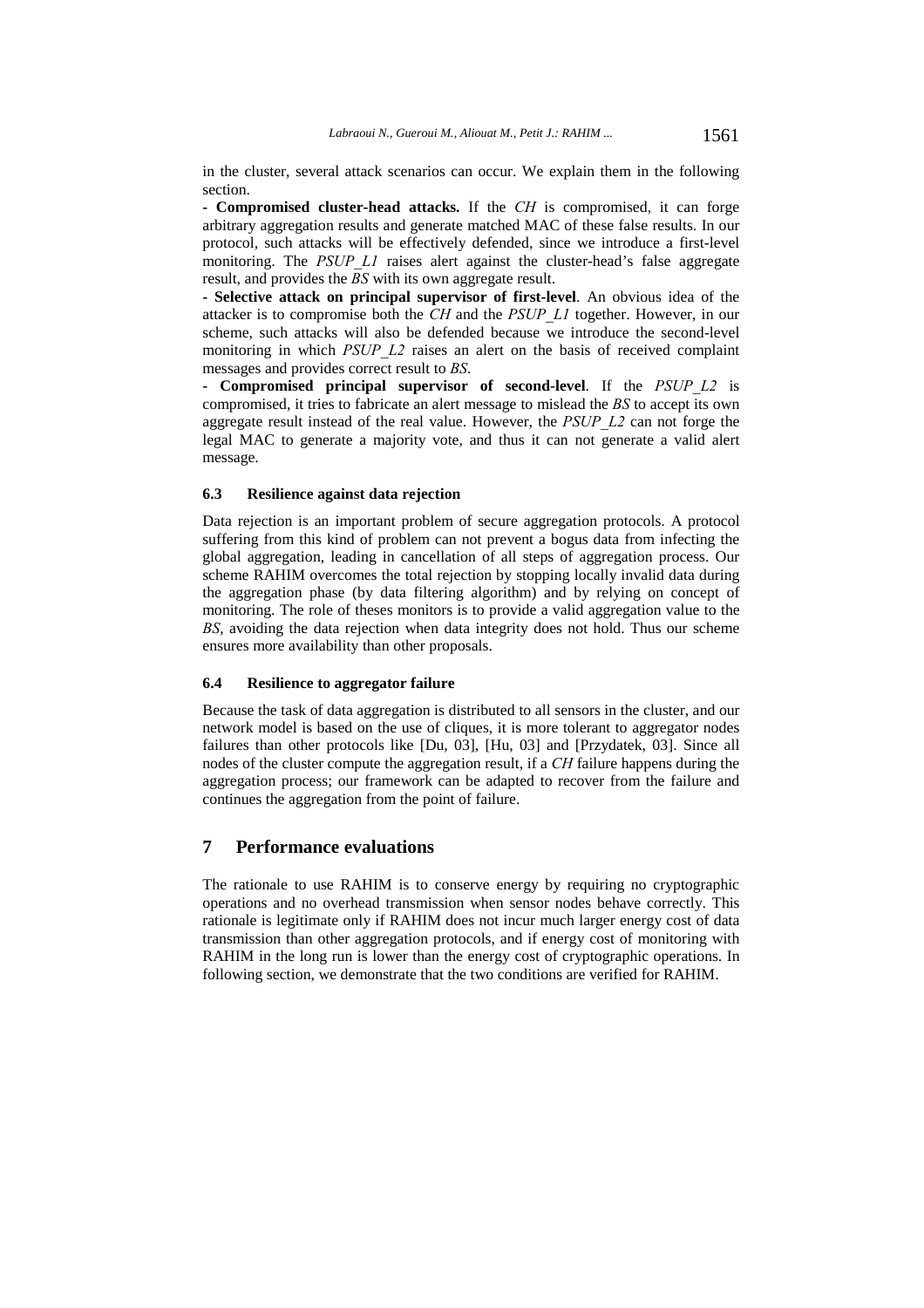### **7.1 Transmission overhead**

The main purpose of conducting aggregation is to reduce communication overhead. But security mechanisms have some extra overhead. Our secure aggregation scheme attempted to maintain this purpose by introducing lower transmission overhead, while providing maximum security level without any degradation. Relying on two hierarchical levels of monitoring, the density of peer monitoring nodes does not increase contention to access the medium. The scheme is then independent to the size of network contrary to work in [Cristofaro, 09] and [Du, 03]. One advantage of the assumed network model is the cluster formation based on *Sun et al*. protocol that reduces the overhead because periodic *CH* election inside a cluster does not change the cluster sensor members. Whereas in other approaches like LEACH [Handy, 02], TEEN [Manjeshwar, 01] and APTEEN [Manjeshwar, 02], where the *CHs* are first elected then clusters are formed, a periodic *CH* election implies new formed clusters, and consequently extra energy consummation due to the exchanged messages.

To be convenient for analysis and comparison, we assume that, in each transmitted message, the length of the data, node *Id* and MAC are of little difference in most protocols. We take the number of transmitted messages as our metric for communication overhead. We consider an ideal transmission in cluster with *n* sensor nodes, which report their reading. For the second step, each sensor node sends its reading to the *CH*. We use *m* to represent the length of the data reading, *c* for the length of the node *Id* plus MAC, *w* for the length of *node Id* plus CRC, and *p* for the length of hash value plus MAC, with  $w < c$ . In the next step, each *CH* retransmits the MAC of the aggregate value. The aggregation function output has the same length as the original sensor reading. Different scenarios of attacks are detailed below.

*Scenario 1*: When the sensor nodes behave correctly, i.e. without any attack. The total number of bits transmitted in aggregation process is  $(n+1)m + nw + c$ . For comparison, with insecure aggregation method (TAG), *n* messages are aggregated into 1 message at each aggregator node, so each node only needs to transmit *m+w* bits. This requires transmission of  $(n+1)m+(n+1)w$  total bits. Our secure aggregation involves only the data aggregation phase and does not require any additional messages. Compared with the insecure aggregation, our mechanism has only an overhead of 4 bytes.

*Scenario 2*: If only the aggregator is compromised in the cluster, then step four is executed. In this case, our scheme generates only one additional message of  $c+m$  bits to the aggregation process. So the total number of bits transmitted is  $(n+2)m+nw+2c$ . This is a very insignificant transmission overhead compared with other schemes reaction in presence of compromised aggregator.

*Scenario 3*: When *PSUP L1* is compromised and *CH* is honest, the step five is executed. This is the worst case in which the total overhead generated is equal to  $(n+3)m + nw + tp + 3c$ . *t* represents the number of honest nodes that generate complaint message and *t < n*.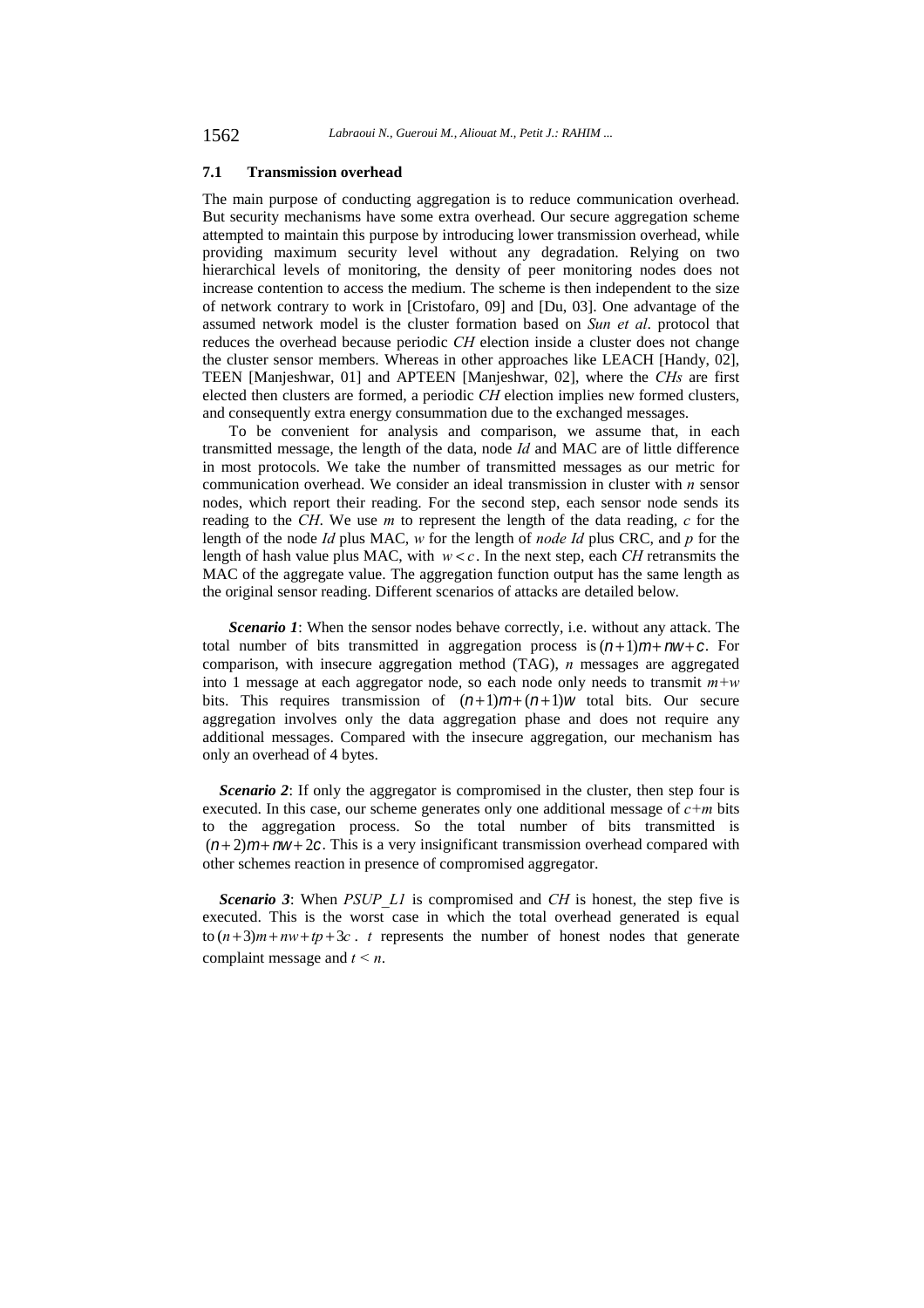*Scenario 4:* In colluding attack, when both of the *PSUP\_L1* and *CH* are compromised, the *PSUP\_L1* does no generate an alert message against aggregator colluding with it. The overhead is equal to  $(n+2)m + nw + tp + 2c$ .

 According to Hu and Evans [Hu, 03], the total number of bits generated by its protocol with  $b^d$  leaf nodes is:

 $m(2b^{d+1}-b^2-b)/(b-1)+c(2b^{d+1}+b^d-b^2-2b)/(b-1)$ .

Where the leaves are *d* hops away from the *BS* and each node has *b* children. To give a sense of what these numbers mean for typical applications, we select *m*=22 bytes,  $c=14$  bytes,  $w=10$  bytes and  $p=22$  bytes, based on the assumptions in [Perrig, 01] (for messages where no MAC is included, 2 bytes are required for a message integrity CRC). Given a network with  $n=16$  ( $b=4$  and  $d=2$ ), the total communication in a time segment where each sensor node transmits a reading is 544 bytes with unsecure aggregation and 1352 bytes in Hu's protocol. However, in our framework the total communication overhead is 548 bytes in scenario 1, 584 bytes in scenario 2, 1060 bytes in scenario 3 and 1024 bytes in scenario 4, assuming that number of honest nodes is  $t=10$  (40% of compromised node). In summary, through analysis and comparison, as shown in Table 2, we can see that our protocol does not add much communication overhead to pure aggregation without security. Meanwhile, compared with Hu's secure aggregation protocol, in which the overhead increases in an exponential way, our protocol provides much security, but with lower communication overhead.

| <b>Leaf Nodes</b> |                              | 16      | 32      | 64      | 128      |
|-------------------|------------------------------|---------|---------|---------|----------|
| <b>TAG</b>        |                              | 4.3 KB  | 8.4 KB  | 16.6 KB | 33 KB    |
|                   | <b>Hu and Evans</b> [Hu, 03] | 10.8 KB | 38.4 KB | 49.4 KB | 159.8 KB |
| ω                 | <b>Scenario1</b>             | 4.3 KB  | 8.4 KB  | 16.6 KB | 33 KB    |
| Ē<br>È            | <b>Scenario2</b>             | 4.6 KB  | 8.7 KB  | 16.9 KB | 33.3 KB  |
| 号                 | Scenario3                    | 8.4 KB  | 12.5 KB | 24.1 KB | 47.1 KB  |
| S                 | Scenario <sub>4</sub>        | 8.1 KB  | 12.2 KB | 23.8 KB | 46.8 KB  |

*Table 2: Transmission overhead comparison with 40% of compromised nodes.* 

### **7.2 Computational overhead**

Cryptography causes considerable extra consumption of energy, mainly due to packet overhead, which leads consequently to a shorter network lifetime [Perrig, 01], [Karlof, 04]. Including energy consumed on CPU processing, every cryptographic primitive requires a different amount of time and a different number of CPU cycles for execution, resulting in different energy consumption values. For example, Skipjack requires 22,044.60 CPU cycles and consumes 71.76 μjoules for calculating a 29-byte packet MAC [Wander, 05]. However, the majority of previous protocols address the integrity of data aggregation in wireless sensor networks by relying on cryptographic operation as endorsement proof. Each sensor reports its reading with its MAC, and sends it to the aggregator. Consequently, we note that both of [Cristofaro, 09] and [Du, 03] induce a high transmission and computational overhead neglecting energy cost even in no attack existence. Contrary to these proposals, our scheme relies on cheat proof instead of endorsement proof. By this fact, all the sensor nodes in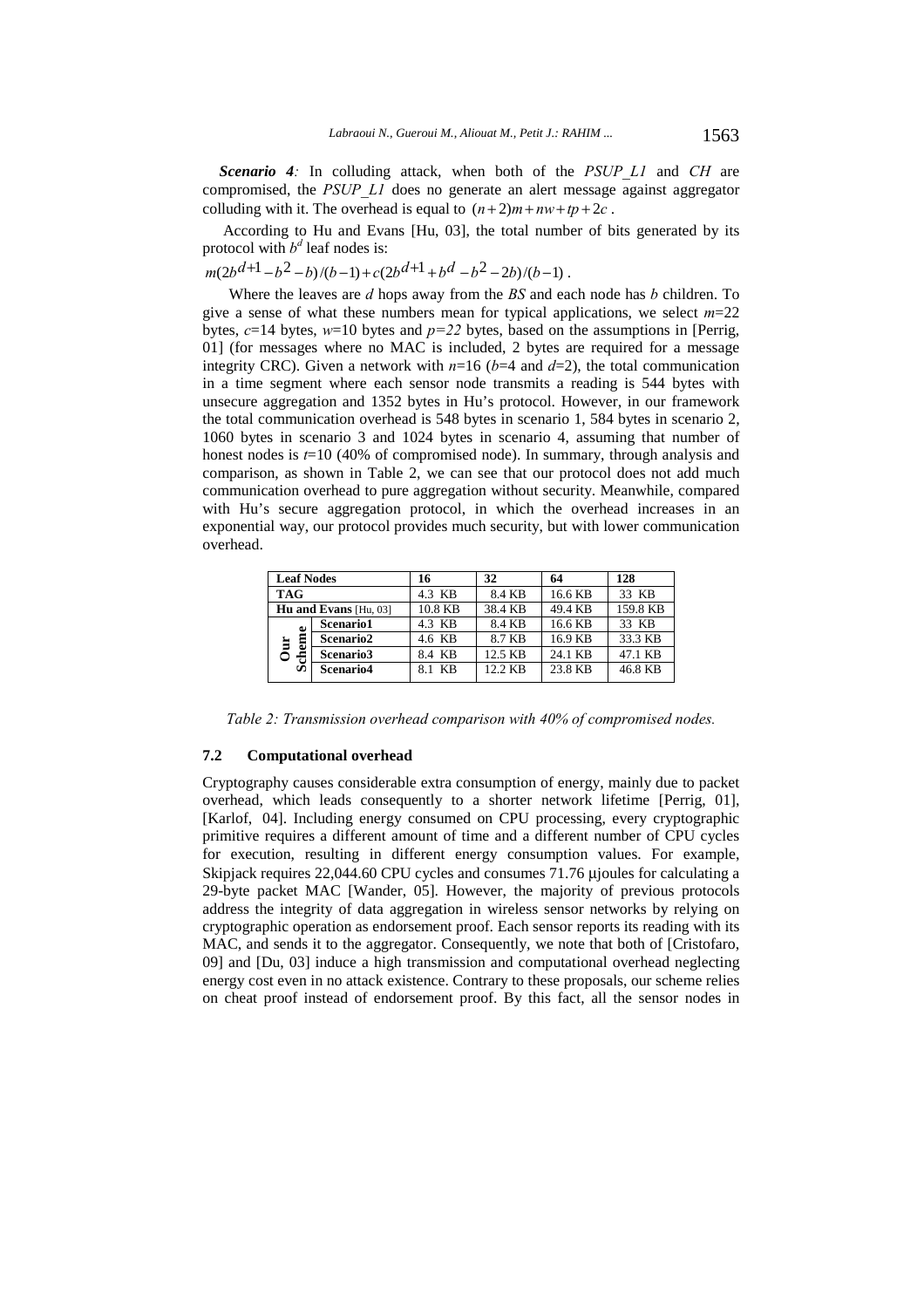cluster except cluster-head, act as monitors during the aggregation process. In normal situation, we do not need to use the MAC to guarantee message integrity when sensors broadcast their reading, because all communications are single hop, and the messages do not go through intermediate nodes where they could potentially be corrupted maliciously. However, only *CH* calculates the MAC and sends it with the aggregate result. Doing so, we avoid some number of CPU cycles for execution. We also avoid adding additional bytes to the original message, and save on energy that would be spent sending these bytes.

# **7.3 Energy cost of monitoring**

Overhearing is often considered a cause of energy wastage [Iima, 09]. However, the peer monitors do not need to listen during long periods. They only listen during the aggregation process, which is done in round as a response to *BS*'s query. The assumed structure of cluster based on single-hop communication between sensors, fully takes advantage of the broadcast feature of radio channels and thus no extra energy is required for receiving messages if the sensor is set to promiscuous listening mode. This is the same as the watchdog mechanism [Maarouf, 09]. On other hand, our proposal mitigates the burden of monitoring cost on energy-constrained sensors by discharging them from systematic computing some proof based on cryptographic primitives imposed by checking integrity. On the other hand, peer monitors are dedicated to compute a simple aggregation function like max, min and mean. As reported in [Wu, 06], the number of basic operation in min/max and mean functions is equal to 23 operations against 4192 operations in RC5 with 16-byte packet. It is obvious that aggregation operations are much simpler than cryptographic operations.

# **7.4 Comparison of Security Features**

In Table 3 we summarize the security features of our proposal compared with other relevant algorithms present in the literature. The feature aggregation type indicates who is responsible for the aggregation: hop-by-hop means that multiple aggregators' model is used in which each node adds its own value to the aggregate while CH means that the local aggregation is performed by the cluster head. However, in *SIA* protocol, a single aggregator model is used in which all individual data in the WSN travels to only one aggregator point in the network before reaching the base station. The feature insider attack resilience indicates the resilience against the bogus data injection, i.e. when attacker manipulates the sensing data. We can show that all the previous solutions do not handle this type of attack. Table 3 also indicates if the protocol is resilient against malicious aggregators and aggregators' failures in columns 4 and 5 respectively. The column 6 indicates the resilience against data rejection that is the main drawback of almost all existing solutions that focus on integrity of data aggregation. The last column denotes the management policy of protocols. By unique rule, we refer to the systematic use of cryptographic primitives even when no attack existence. By adaptive rule, we refer to the adaptive reaction according to the attack scenario. In this case cryptographic primitives are used only when necessary, i.e. only when malicious activities are detected.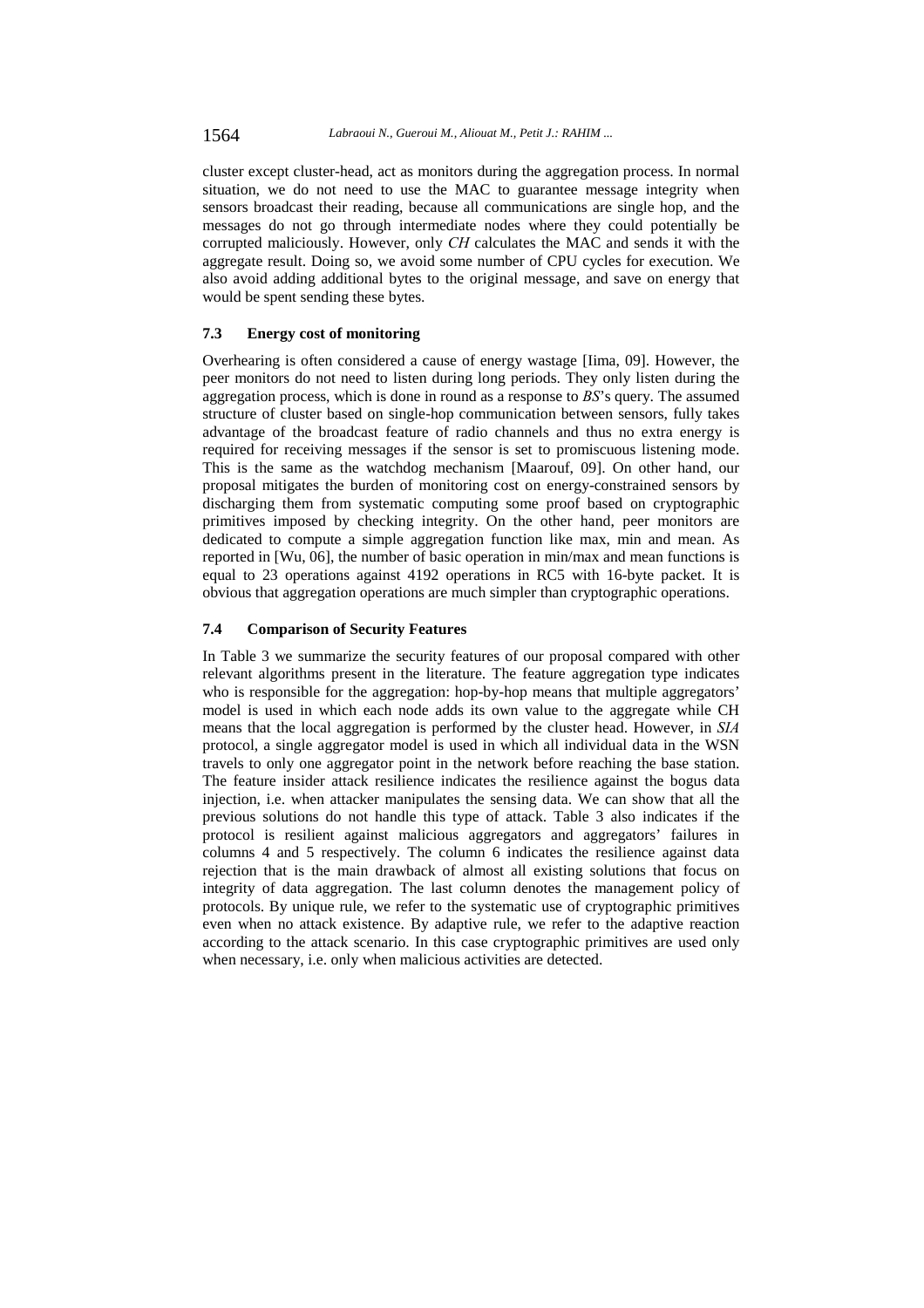|                                | <b>Aggregation</b><br>type | <b>Insider</b><br>attack<br>resilience | <b>Malicious</b><br>aggregator<br>resilience | Aggregator<br>failure<br>resilience | Data<br>rejection<br>resilience | <b>Management</b><br>policy |
|--------------------------------|----------------------------|----------------------------------------|----------------------------------------------|-------------------------------------|---------------------------------|-----------------------------|
| <b>SDA</b><br>[Hu, 03]         | Hop-by-hop                 | N <sub>0</sub>                         | <b>Yes</b>                                   | No                                  | No                              | Unique                      |
| <b>SIA</b><br>[Przydatek, 03]  | Unique<br>aggregator       | N <sub>o</sub>                         | Yes                                          | No                                  | No                              | Unique                      |
| <b>WDA</b><br>[Du, 03]         | Hop-by-hop                 | No                                     | Yes                                          | No                                  | No                              | Unique                      |
| <b>SDAP</b><br>[Yang, $06$ ]   | Hop-by-hop                 | No.                                    | yes                                          | No                                  | No                              | Unique                      |
| <b>FAIR</b><br>[Cristofaro.09] | Hop-by-hop                 | No.                                    | yes                                          | Yes                                 | Yes                             | Unique                      |
| <b>RAHIM</b><br>Our solution   | <b>CH</b>                  | Yes                                    | Yes                                          | Yes                                 | Yes                             | Adaptive                    |

*Table 3: data aggregation protocols: comparing the security features.* 

### **7.5 Simulation results**

In this section, we perform simulation study to further demonstrate the feasibility and the effectiveness of our secure aggregation scheme. We evaluate how our scheme performs in terms of latency, aggregation accuracy and energy efficiency. The protocol is implemented in *network simulator –* NS2 [NS2]. Mannasim framework [Mannasim] was used to introduce new modules for design, development and analysis of different WSN applications in NS2.

We have used the Skipjack algorithm for computing MACs. The channel capacity is assumed to be constant and equal to 10 Kbps over the wireless link and ideal channel have been considered. The sensor nodes were deployed in 100 meters by 100 meters area. Because our scheme is running in each cluster, we carry out the simulation in a cluster and we varied the number of sensor nodes from 6 to 36 to change cluster density. The transmission range for each sensor node is 40 m. Table 4 summarizes the parameters for the simulation of Crossbow mica2 sensor node. Transmit Power  $(Pt_+)$  is the power with which the signal is transmitted. The Transmit Power (Pt\_) decides the transmission range for the sensor node. Transmit Power (txPower) is the power consumed by the transceiver to transmit a data packet. Receive Power (rxPower) is the power consumed to receive a data packet.

| <b>Parameter</b>             | <b>Value</b>     |  |  |
|------------------------------|------------------|--|--|
| Number of nodes in a cluster | 6, 16, 26 and 36 |  |  |
| Number of rounds             | 10               |  |  |
| Transmit Power (Pt_)         | 8.564E-4 mW      |  |  |
| Transmit Power (txPower)     | $0.036$ mW       |  |  |
| Receive Power (rxPower)      | $0.024$ mW       |  |  |
| Initial energy               | 10 <sub>J</sub>  |  |  |
| Coverage area                | 100m x 100m      |  |  |
| Transmission range           | 40 <sub>m</sub>  |  |  |

*Table 4: Simulation Parameters.*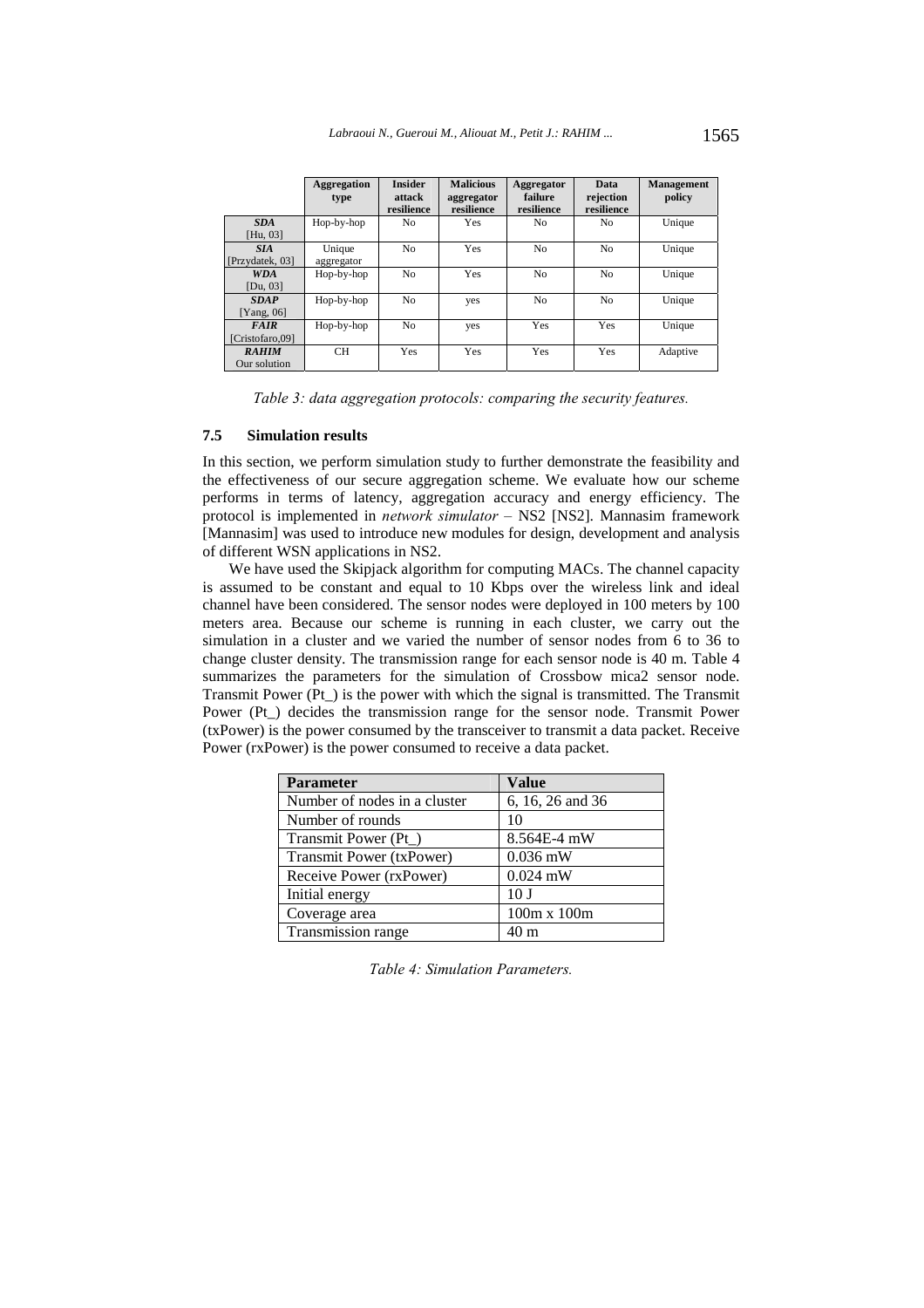The simulation was run using different scenarios of attacks and 40% of compromised nodes are inserted in the cluster. Ten queries are initiated by the base station. The simulation results were obtained by calculating the average of all runs.

For comparison purpose, we also implement the insecure aggregation protocol (TAG) and classical secure aggregation scheme in which integrity violation induces a data rejection.

*1. Latency*: We mean by *latency*, the average delay between the *BS* request and the delivery of aggregate result to the *BS* from the leaf nodes. *Figure 3* illustrates the benefit of using the monitoring mechanism to provide a correct result to *BS* without referring to cancel aggregation process when cheating is detected. Comparing with insecure aggregation (TAG), the delivery speed in our scheme is *constant* and *very close* to TAG in both scenario1 and scenario2. However, in scenario3 and scenario4, this delay increases relatively when number of nodes increases, since it will require sending complaint messages.

*2. Accuracy*: In ideal situations when there are no compromised nodes in the network, RAHIM should get 100% accurate aggregation results. However, because the sensors are deployed in untrusted environment, and can be compromised, the aggregation accuracy is affected. We define the accuracy metric for the average function as the ratio between the collected average by the data aggregation scheme used and the real average of all individual sensor nodes. A higher accuracy value means the collected average using the specific aggregation scheme is more accurate. An accuracy value of 1.0 represents the ideal situation.

*Figure 4* shows the accuracy of TAG and RAHIM from our simulation in which we consider a cluster with 26 nodes. Here we observe that the accuracy decreases as the proportion of compromised nodes increases in the insecure aggregation scheme TAG which is very sensitive in untrusted environment. Whereas, in RAHIM, the accuracy is very high below 50% of compromised nodes. Thus, in all attack scenarios, RAHIM has better accuracy than TAG.

*3. Energy efficiency:* RAHIM uses monitoring mechanism to protect integrity of data aggregation. By this mechanism, alert messages are raised when cheating is detected. This introduces energy consumption. Hence, in order to investigate energy efficiency of our scheme, we first study the residual energy of our proposed scheme. Secondly, we study the energy saving of RAHIM compared to classical secure aggregation scheme.

*3.1 Residual energy*: We analyze the average of *Residual energy* while varying the number of sensors in the cluster in the fourth attack scenarios. *Figure 5(a)* and *5(b)* shows the effect of increasing the number of nodes on the average residual energy in one round. Initially each node has 10 joules. We remark in *Figure 5(a)* that the power consumption of our proposal is *very close* to TAG in normal situation (without attack). However in presence of attack, our scheme adapts its reaction in function of attack scenario and does not require much energy than TAG. Thus, our secure aggregation scheme maintains the purpose of aggregation in term of energy efficiency.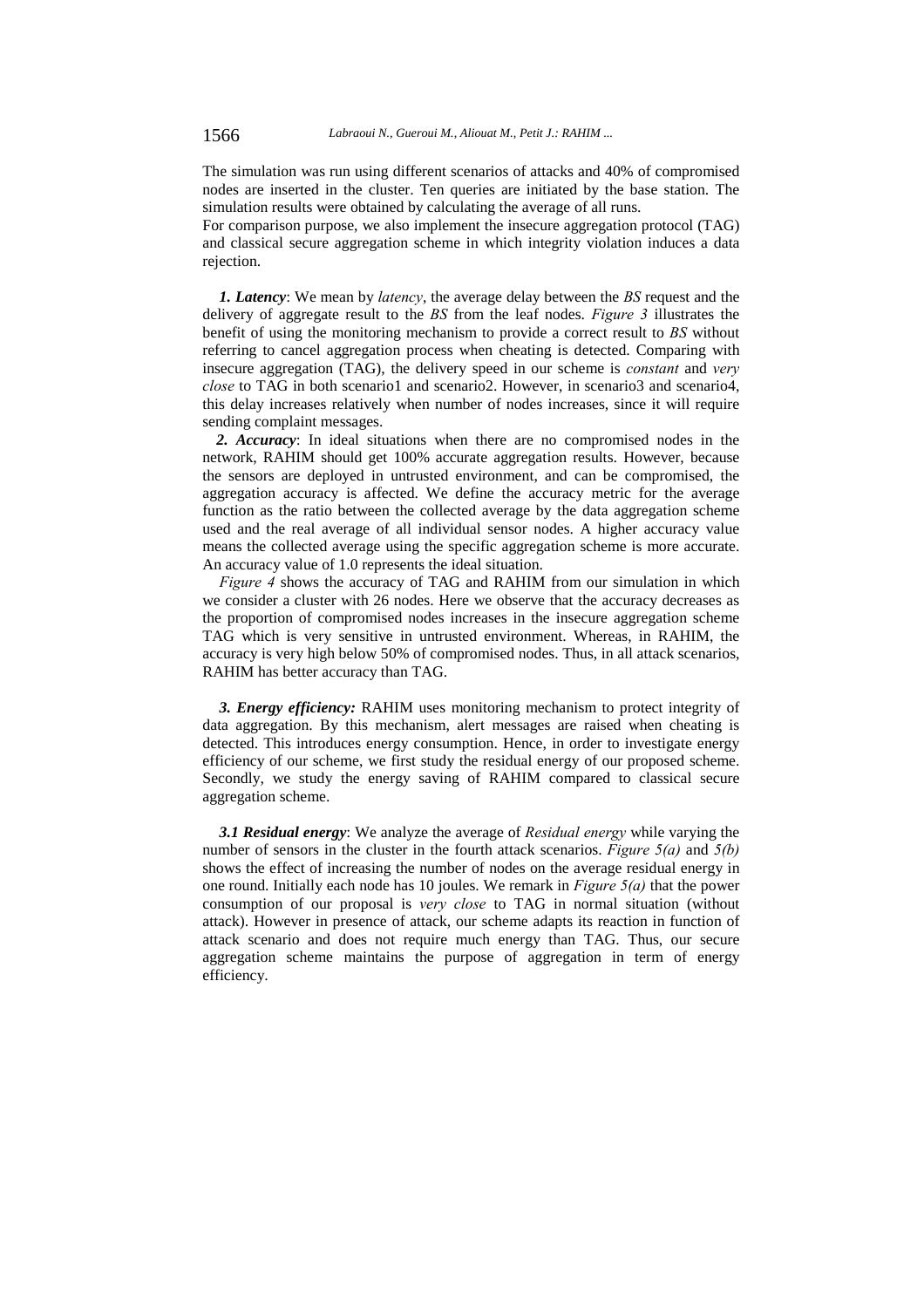*3.2- Energy gain*: In our scheme, when bogus aggregation result is sent, *BS* does not cancel the aggregation process because it is supplied by correct result piggybacked in alert message. In this metric, we analyze the impact of data rejection on the energy consumption while varying the number of data rejection. We simulate a classical secure aggregation scheme in which aggregation process is cancelled and then all steps are re-run. *Figure 6* depicts clearly the energy spent with one, two and three data rejections. However, *Figure 7*, *8* and *9*, illustrate the energy saving by RAHIM compared to classical scheme respectively with one, two and three data rejections.

In summary, our scheme RAHIM significantly outperforms classical secure aggregation scheme in term of energy consumption under attack scenarios.

# **8 Conclusions**

We have presented RAHIM a novel secure data aggregation scheme in WSN that enforces both availability and accuracy of the data aggregation. The proposed scheme is based on a novel application of adaptive hierarchical level of monitoring providing accuracy of data aggregation result in lightweight manner, even if all aggregator nodes and a part of sensors are compromised in the network. Contrary to previous proposals, our scheme relies on cheat proof instead of endorsement proof mechanism. Enabling cryptography is directly related to the accuracy of aggregate result. When accuracy is violated, security is turned on immediately and monitors play their role efficiently supplying the *BS* by correct aggregate value. This avoids a high cost interactive verification phase. Moreover, in normal situation, i.e. without any attack, our scheme involves only the data aggregation phase and does not require any additional transmission overhead. In addition, RAHIM is robust against bogus data injection and total data rejection and has the ability to recover from aggregator failure without neglecting energy efficient, providing thus much higher availability than other security protocols.



*Figure 5: (a) Residual energy in normal situation. (b) Residual energy in presence of attack.*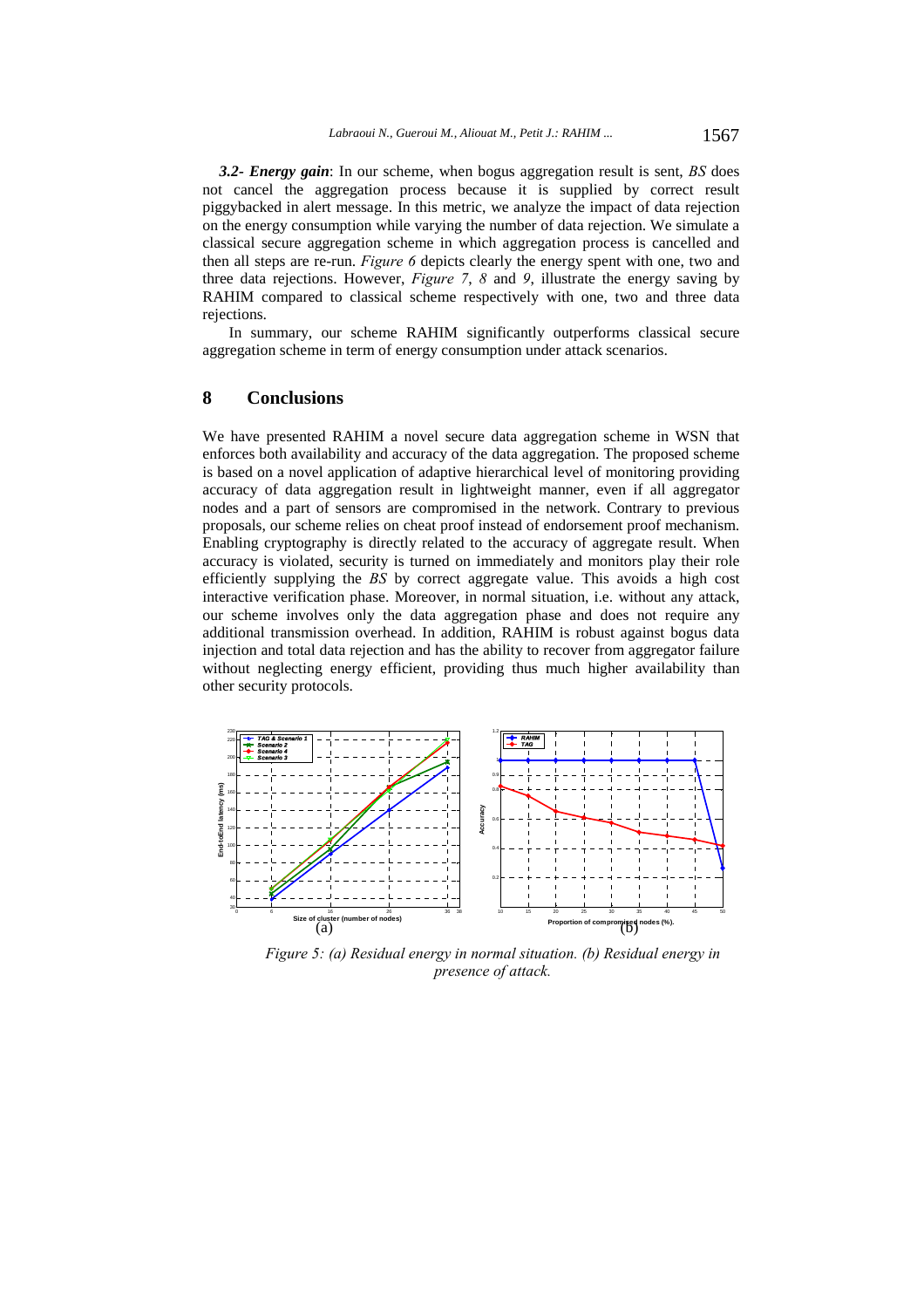

*Figure 6: Energy spent with data rejection.* 



*Figure 7: Energy gain of RAHIM (1 rejection).* 



 *Figure 8: Energy gain of RAHIM (2 rejections).*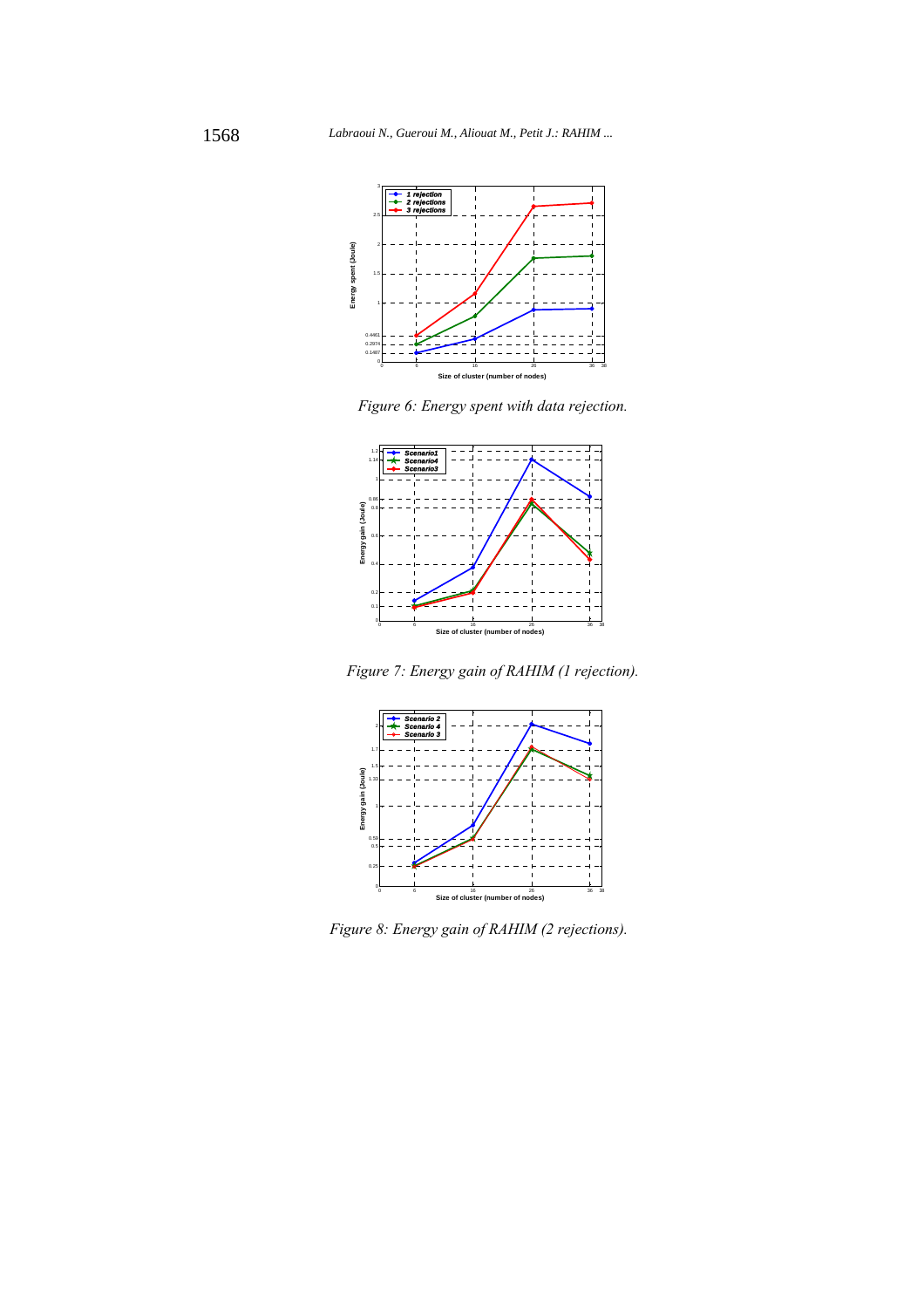

*Figure 9: Energy gain of RAHIM (3 rejections).* 



*Figure 10: Error deviation of Median vs Proportion of compromised nodes in a cluster* 



*Figure 11:Comparison of average aggregation vs Proportion of compromised nodes in a cluster*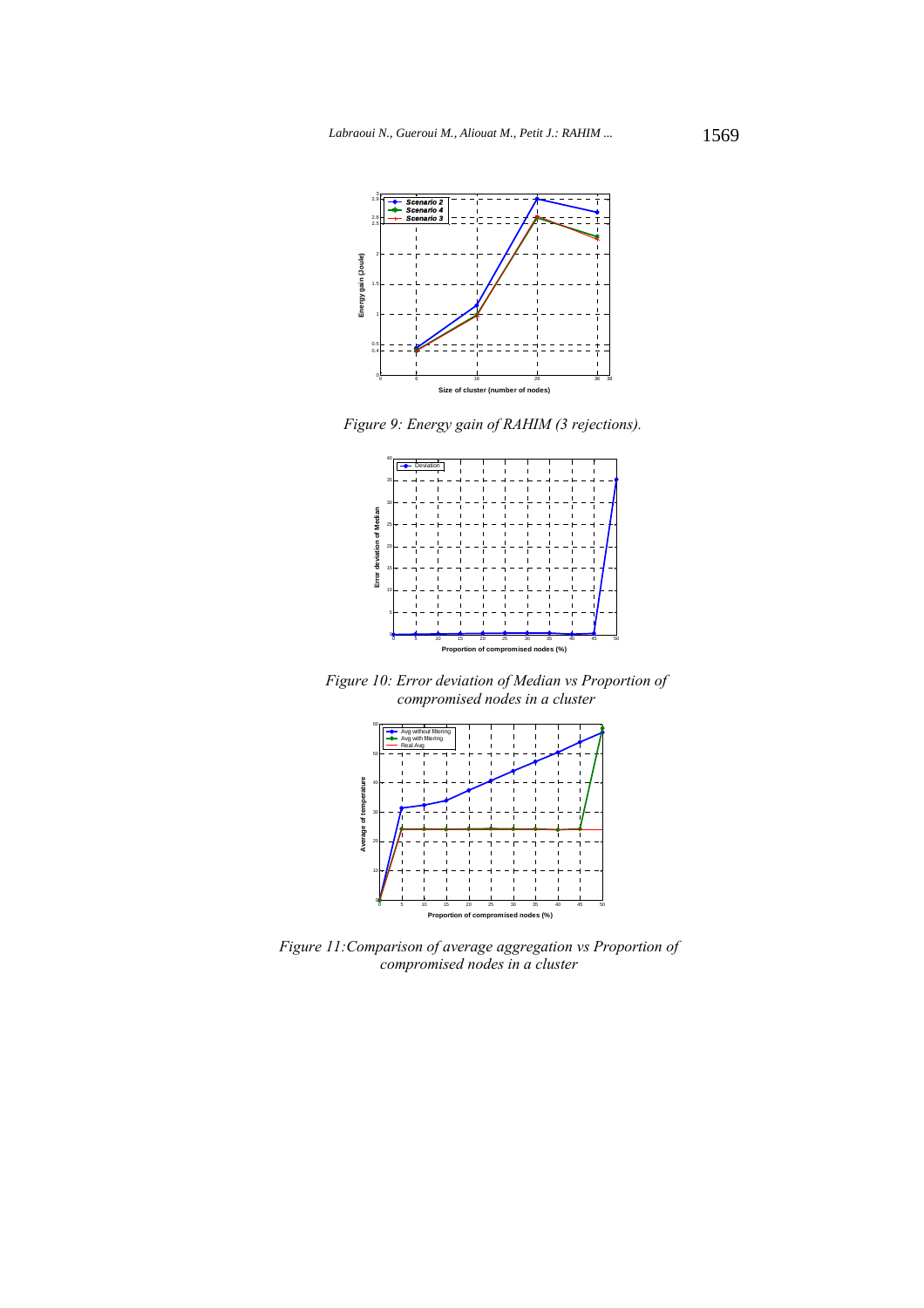### **References**

[Akyildiz, 02] I.F., Su W., Sankarasubramaniam Y., Cayirci E.: A Survey on Sensor Networks, IEEE communications Magazine, 2002, 40(8); 102–114.

[Bagaa, 07] Bagaa M., Lasla N., Ouadjaout A., Challal Y.: SEDAN: Secure and Efficient Protocol for Data Aggregation in Wireless Sensor Networks, 32nd IEEE Conference on Local Computer Networks (LCN), 2007, pp. 1053 - 1060.

[Can, 06] Can H., Perrig A., Song D.: Secure Hierarchical In-network Aggregation in Sensor Networks, 13th ACM Conference on Computer and Communications Security, 2006, pp. 278– 287.

[Corporation, 07] Corporation C.: Mica2 datasheet, Reviewed 10th of October 2007, http://www.xbow.com/Products/Product\_pdf\_files/Wireless\_pdf/MICA2\_Datasheet.pdf.

[Cristofaro, 09] Cristofaro E. D, Bohli J. M., Westhoff D.: FAIR: Fuzzy-based Aggregation Providing in-network Resilience for Real-time Wireless Sensor Networks, 2nd ACM Conference on Wireless Network Security (WiSec), 2009.

[Du, 03] Du W., Deng J., Han Y. S., Varshney P.: A Witness-Based Approach For Data Fusion Assurance In Wireless Sensor Networks, GLOBECOM'03, 2003, volume 3, pp. 1435-1439.

[Handy, 02] Handy M., Haase M., Timmermann D.: Low Energy Adaptive Clustering Hierarchy with Deterministic Cluster-Head Selection, IEEE Mobile and Wireless Communications Networks, 2002, Stockholm.

[Hu, 03] Hu L. and Evans D.: Secure Aggregation for Wireless Networks, Symposium on Applications and the Internet Workshops, 2003.

[Iima, 09] Iima Y., Kanzaki A., Hara T. and Nishio S.: An Evaluation of Overhearing-Based Data Transmission Reduction in Wireless Sensor Networks, 9<sup>th</sup> International Conference on Mobile Data Management: Systems, Services and Middleware, 2009, pp. 519-524.

[Junbeom, 05] Junbeom J.H., Yoonho L., Seongmin H., Hyunsoo Y., Trust-based aggregation in wireless sensor networks. International Conference on Computing, Communications and Control Technologies, July 2005.

[Karlof, 04] Karlof C., Sastry N., Wagner D.: TinySec: A Link Layer Security Architecture for Wireless Sensor Networks, 2<sup>nd</sup> International Conference on Embedded Networked Sensor Systems, 2004, Baltimore, MD, USA, pages 162-175.

[Kumar, 09] Kumar A., Ribeiro V. J.: REEF: a reliable and energy efficient framework for wireless sensor networks, 1st International Communication Systems and Networks and Workshops (COMSNETS), 2009.

[Labraoui, 09] Labraoui N., Guerroui M., Aliouat M., Zia T.: Data Aggregation Security Challenge in Wireless Sensor Networks: A Survey, Ad hoc & Sensor Networks, International Journal, 2011, vol. 12, no. 3-4, pp. 295-324.

[Maarouf, 09] Maarouf I. , Baroudi U. and Naseer A. R.: Efficient monitoring approach for reputation system-based trust-aware routing in wireless sensor networks, IET communications, 2009, vol. 3, issue 5, pp. 846-858.

[Mannasim] Mannasim framework, <http://www.mannasim.dcc.ufmg.br>.